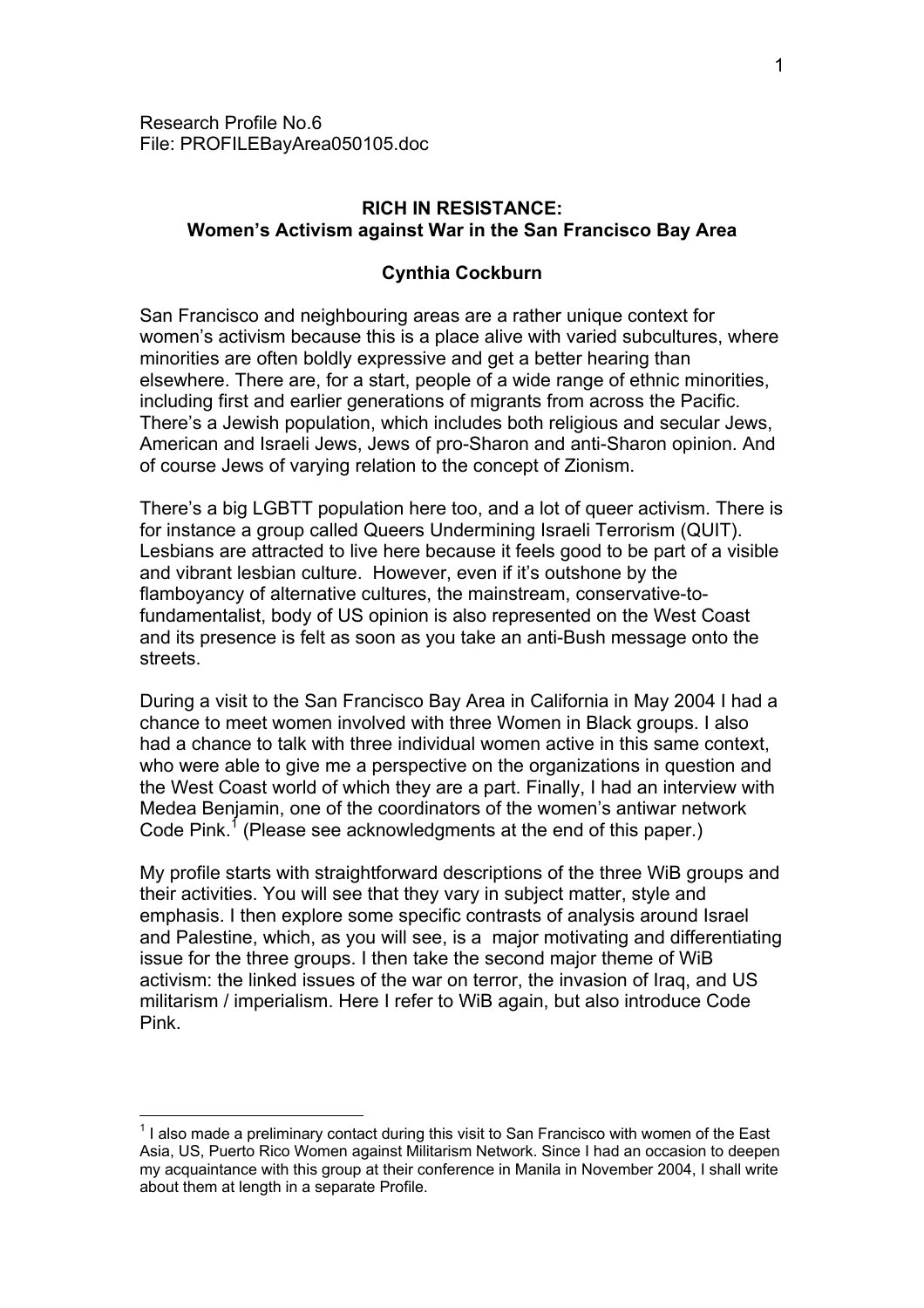#### **Doing WiB differently**

There are said to be as many as twenty Women in Black 'chapters' (as they sometimes call them) in California. Since I interviewed women of only three of these, all in the Bay Area, please bear in mind that I missed more than I saw. The groups I spent time with are known as Berkeley WiB, San Francisco WiB and Bay Area WiB.

#### *Berkeley Women in Black*

Berkeley Wib hold a weekly vigil at the south entrance to the University of California campus. Seven of the group welcomed me at Vivian's home and told me about their activity. They were: Hilda, Jane, Juanita, Marcella, Marina, Mary and Vivian herself. You can see them, and sometimes up to six or seven more women, on any Friday between noon and 1 pm, standing beside their banner and leafleting the passers-by, who include shoppers, students and often groups of highschool kids coming to look over the University.

Berkeley WiB aim for silence and dignity on their vigils. But (as Vivian put it) 'we're a rebellious lot' and anyway the calm is liable to be interrupted by hecklers. For all that, the vigils are normally 'peaceful and friendly'. Enough so, at least, for Mary to be able to say of these hours on the pavement, 'It's my spiritual practice'. The regularity of the vigil is, in fact, all they need to hold the group together. Organization is otherwise minimal. They keep in contact by phone. Agreeing the content of the leaflet is not problematic, because the front page is fairly constant (demands relating to Israel/Palestine) and the changing material on the reverse is simply drafted by Juanita, checked out with Jane. Others are encouraged to write or find an article for the week.

The seven women of the core group are all white Americans. The youngest is around 55 years, and Hilda, the much respected oldest member, is 88. As a young girl she was a volunteer nurse with the Abraham Lincoln Brigade. She went to help the Spanish people in their fight against the fascists in the Spanish civil war. Though some of the group may be lesbians, this is not an overt part of the group's political identity. Similarly, although three of the seven women I met have some relationship to Judaism, they aren't acting politically *as* Jews in this group. It's symptomatic, I think, that when I asked about Jewish membership somebody, after a pause, said 'I assume some are, but I don't know'. I only stress this point because of the contrast with Bay Area WiB, of which I shall write in a moment.

It's significant too, because Israel/Palestine is the principle focus of the Berkeley vigil.<sup>[2](#page-1-0)</sup> Women in Black vigils started in Israel soon after the Palestinians began their 1987 *intifada*. In November 1988 a group of concerned secular and religious Jewish women in Berkeley established a vigil in solidarity with the women in Jerusalem and against the Occupation, taking

<span id="page-1-0"></span><sup>&</sup>lt;u>2</u><br><sup>2</sup> They have however also protested at the Mexican Consulate concerning the murders of women in Juarez and Chihuahua; and at the Colombian Consulate in support of Ruta Pacifica, concerning the conditions faced by women in Colombia. They have worked with Students for Justice in Palestine.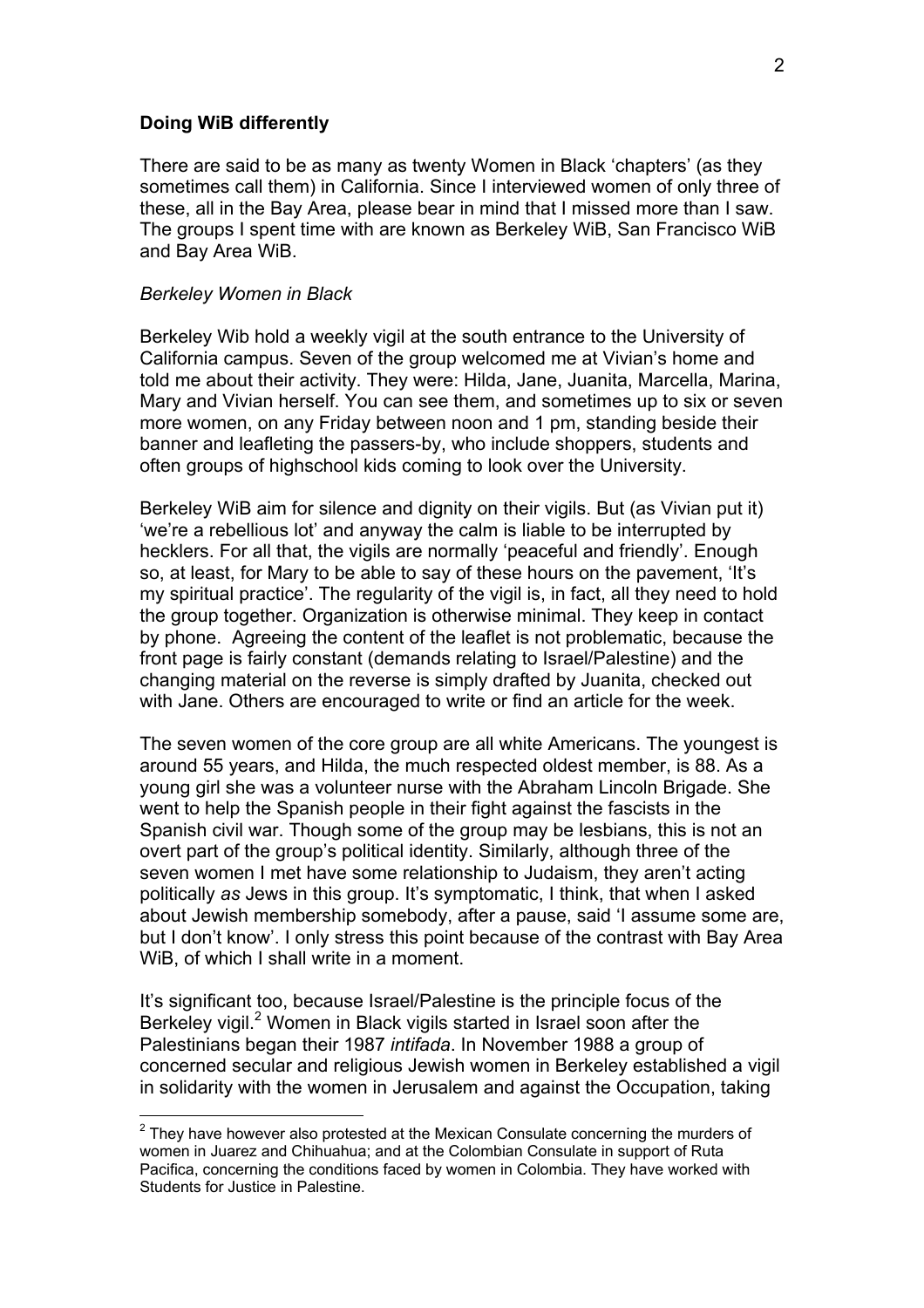the same name: Women in Black. However, while researching the roots of Women in Black for a talk she was asked to give in Palo Alto, Jane e-mailed the Jersualem group to learn more about it. She says

I was shocked to learn that the Jerusalem group had begun as mothers worried about the effect of the Occupation on their sons and daughters in the military. $3$  Israeli soldiers were beginning to be wounded. They were being protective of their *own* children! In 1988, Rabin was instructing the Israeli soldiers to break the arms and legs of the young Palestinians who were protesting the Occupation. When I realized that there had been no understanding or concern initially for the Palestinian children, I thought I should be standing with the Palestinian liberation movement. [But] as the Jerusalem WiB have grown in their understanding and concern for the Palestinian people, I realized that standing as Women in Black is a process of learning, and that we all have grown and changed, and our understandings have deepened, from vigilling.

When the Oslo peace accords were signed in 1993, many of the Berkeley group felt that peace was close and 'Rabin should have his chance'. The group shrank. Hilda and Jane continued to stand, a persistent vigil of two, for the next seven years. 'Neither of us could take a week off because we needed at least two to hold the banner!' But with the incident of the Temple Mount, followed by the outbreak of the second *intifada* in 2000, it was clear the peace process had failed, and attendance at the vigils grew again, swelling yet more after 9/11.

Today, Berkeley WiB's position on the Israel/Palestine conflict is, they say, 'defined by' the relatively unchanging front page of their flyer, which states that 'Palestinians are suffering genocide' and contains the following demands.

- 1. An end to all aid to Israel until violence against Palestinians stops, then aid must be shared equally with Palestinians.
- 2. An end to the Apartheid system in Israel which keeps Palestinians as second-class citizens. Palestinians and Jews must have equal rights under the law.
- 3. Right of Return or reparations for Palestinian refugees.
- 4. An end to the highly militarized settlements, 'Israeli only' highways with their 'safety zones' and checkpoints.
- 5. Palestinian workers must be allowed to work to survive. No undercutting wages by the importation of foreign workers.
- 6. An end to collective punishments (curfews and the destruction of homes and olive groves) and an end to the expulsions and imprisonment of adults and children without charges or trials.
- 7. An international peacekeeping force now!
- 8. A shared Jerusalem for everyone.

<span id="page-2-0"></span> 3 This fact was emphatically disputed by another of my informants in San Francisco.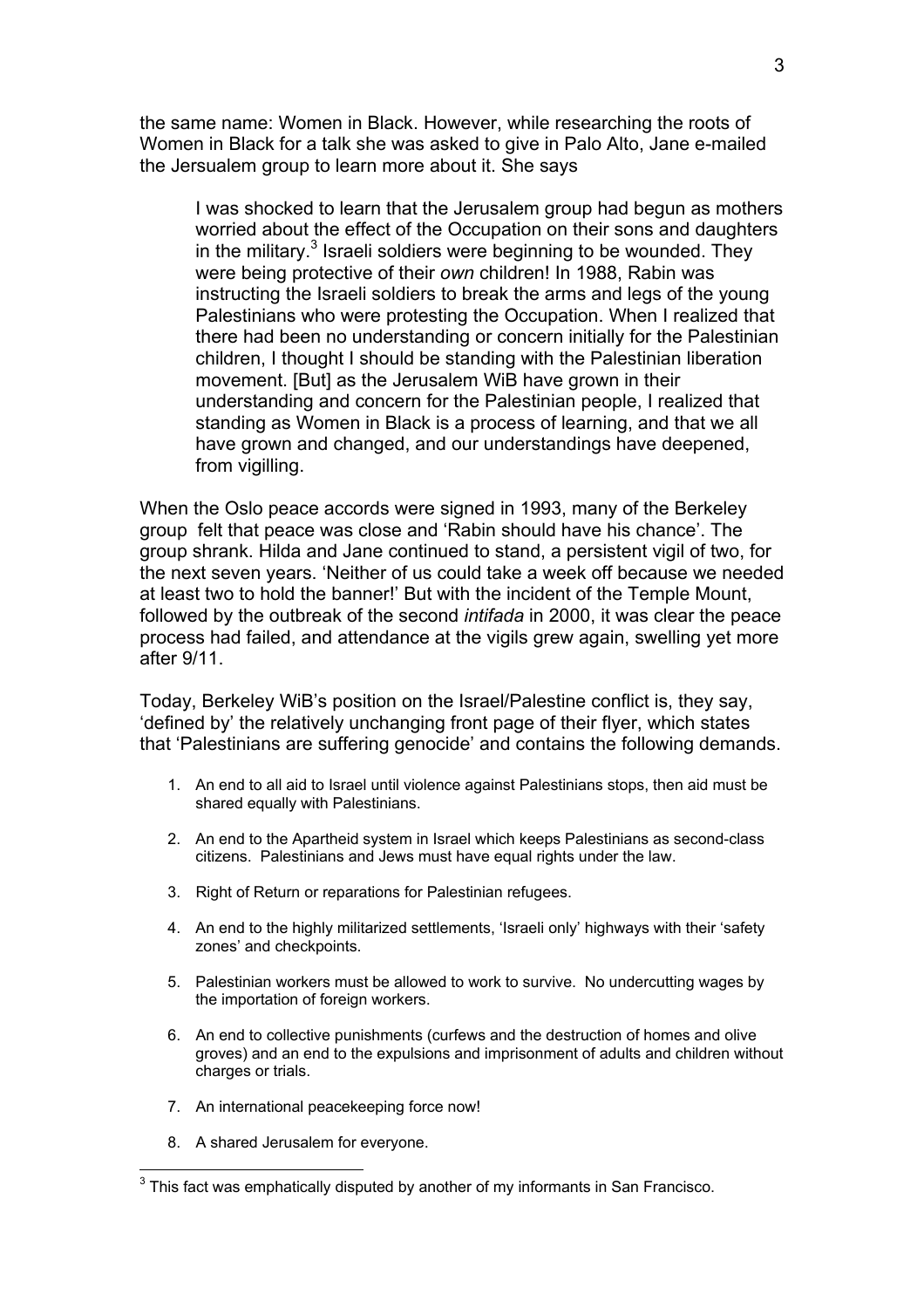- 9. Equal access to water for all people.
- 10. Removal of *all* the Apartheid Wall

This is a set of demands some others are liable to characterize as 'anti-Zionist' – though this, as we shall see, is a contested term.

#### *San Francisco Women in Black*

SF WiB holds its vigils on the first Friday of the month between 5 and 6 pm at Market and Montgomery, in the financial district of downtown San Francisco high-rise buildings, high pedestrian traffic. Between twenty and fifty women will attend, and on special occasions, as on International Women's Day each year, they may draw as many as two hundred. Jennifer Beach, who made time for me on a busy workday morning, with a toddler under one arm, told me: this group were kick-started not by the Israeli Occupation but by the Yugoslav nationalist wars of the early 1990s. Their inspiration was not so much the WiB practice of Jerusalem but that of the women of Belgrade, whose intellectual leadership and unifying strategies they greatly respected.

So it's logical that, despite three-quarters of their membership being Jewish, SF WiB see the Israel case as only one of several illegitimate occupations – Haiti and Iraq are also named. They see US support for Israel as only one manifestation of an imperialist and militarist foreign policy they deplore. 'We live in such an alienating country,' Jennifer said. 'We feel nobody represents us. Most of us won't vote for Kerry or for Bush.'

SF WiB's street presence however features mainly Israel and Palestine. Blazoned across their big banner are the words 'Stop US Aid to Israel'. This demand, as we shall see, is one that causes grave concern to some anti-Occupation Jews. Jennifer told me, though, that it should be read, as many Jews might read it, not as a death sentence to the Israeli state but rather as saying 'no support *so long as you are on this road*'. The group may be explicitly anti-Zionist, but this does not mean a wish to sweep Israel into the sea. Even less does it imply anti-semitism. She wrote to me later

We understand that the nation of Israel exists and while we all personally oppose religious governments and fundamentalisms, we're not interested in challenging the nation's existence. We're more concerned about the ways in which that country is manipulated by the United States to destabilize the Middle East, and the ways in which Israel, like the US, glorifies its expansion at the cost of the Palestinians.

Unlike Berkeley WiB, however, SF WiB's campaigns are not focused only on Israel and Palestine. Their leaflets, at different times, have outspokenly protested against: ethnic aggression; NATO and US bombing; Western failure to protect Kurds, Timorese and others from massacre; the US sending troops to the Philippines; and the bombing and invasion of Afghanistan and Iraq. As US intentions had become clear after the attacks of September 11 these women had felt, Jennifer said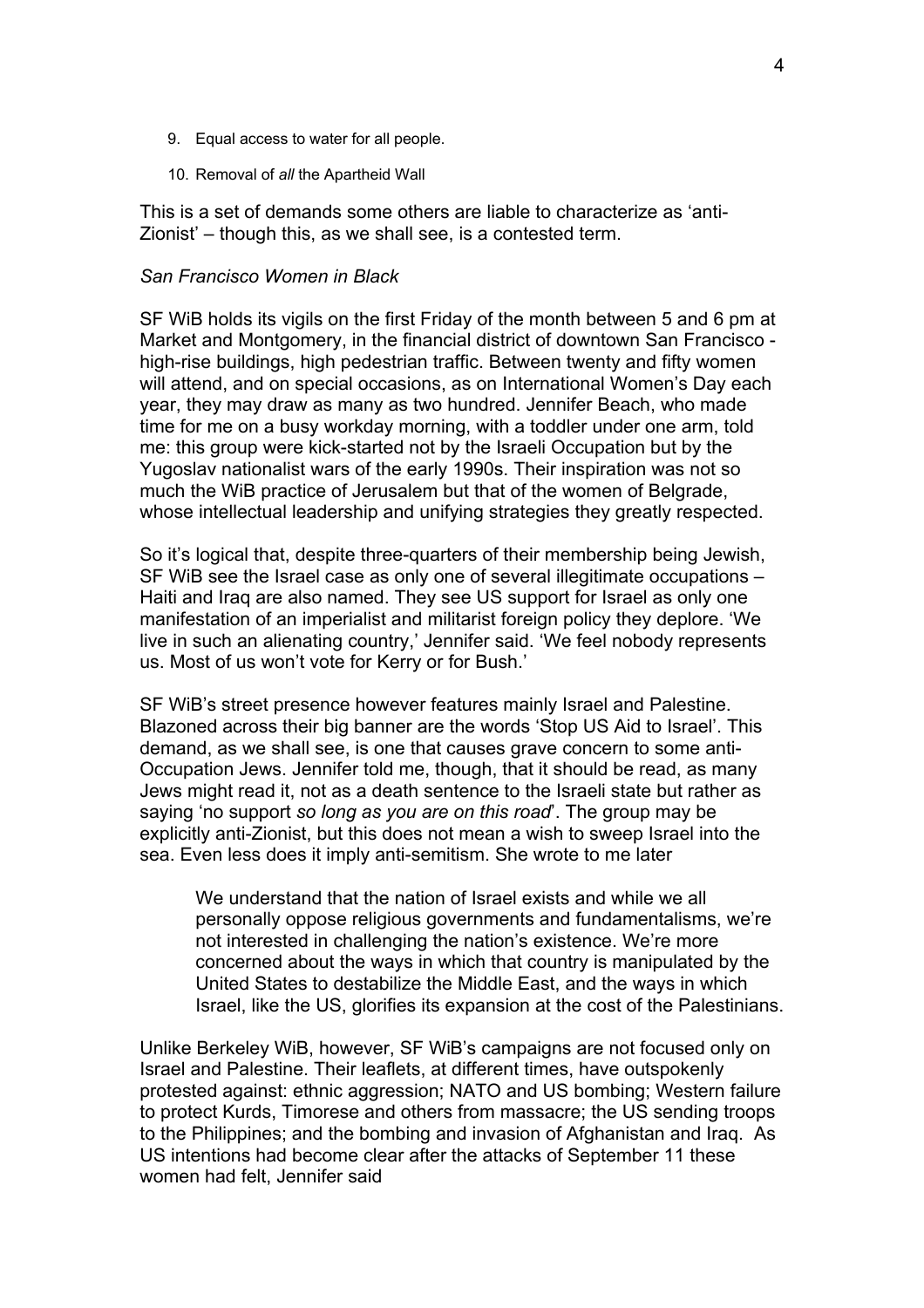We were at the bottom of a hill with a huge impending avalanche of violence about to descend on history. We were about to see the dawn of a new kind, a new scale of vengeance. Watching the richest country in the world getting set to slaughter the poorest – it filled us with a horrified fear.

They paid for their public stand with harassment from both the public and the authorities. Kate Raphael was investigated by the FBI.

SF WiB are different from Berkeley WiB in other ways too. They are younger: their oldest member, in her middle fifties, is the age of Berkeley's youngest. Several have children in school. It's a friendship group that formed when they were all younger still, active together in the new left, in gay politics and feminist groups, including Women against Imperialism. They have WiB group meetings maybe three times a year to hammer out the politics of their actions, andto review their banners and placards. But they meet each other informally and talk a lot on the phone. Around three-quarters of the group are lesbian feminists. A characteristic leaflet in 2003 calling women to 'wear black and join our powerful, silent vigil' to stop the invasion of Iraq also carried the line: 'dykes for peace, peace for dykes'.

Like Berkeley WiB they aim for silence and dignity, simplicity and sustainability in the vigils. Sometimes a speaker will give a ten minute address at the end. Like other WiB groups they greatly value and respect this mode of political expression that's emerged worldwide, while at the same time knowing there's a limit to what vigils can be expected to achieve. Jennifer explained

It's not that we feel we fail. Just to be here at all is a success, in the tradition of bearing witness. It's just that it's not sufficient to satisfy our own aspirations, let alone realistically address the events in the world.

The thing, I think, that helps them transcend the limitations of 'the vigil form' is going abroad to work with women at the receiving end of US policy. Members have participated in the international solidarity movement in Palestine. And Jennifer and Judith Mirkinson have travelled to the Philippines where they work, in Manila as in San Francisco, with *Gabriela*, the large and long-lived feminist NGO originating in the Philippines Communist Party.

#### *Bay Area Women in Black*

Bay Area WiB started in the summer of 2001. Marcia Freedman, a former Knesset member, well known for her political and feminist activism in Israel, was currently in the USA where she was trying to work with Jewish Voice for Peace. Dissatisfied with JVP's 'maleness' at that time and its unenthusiasm for feminist initiatives, she used her address book to call together a group of Jewish women in the Bay Area to organize a Jewish anti-Occupation event for the High Holidays.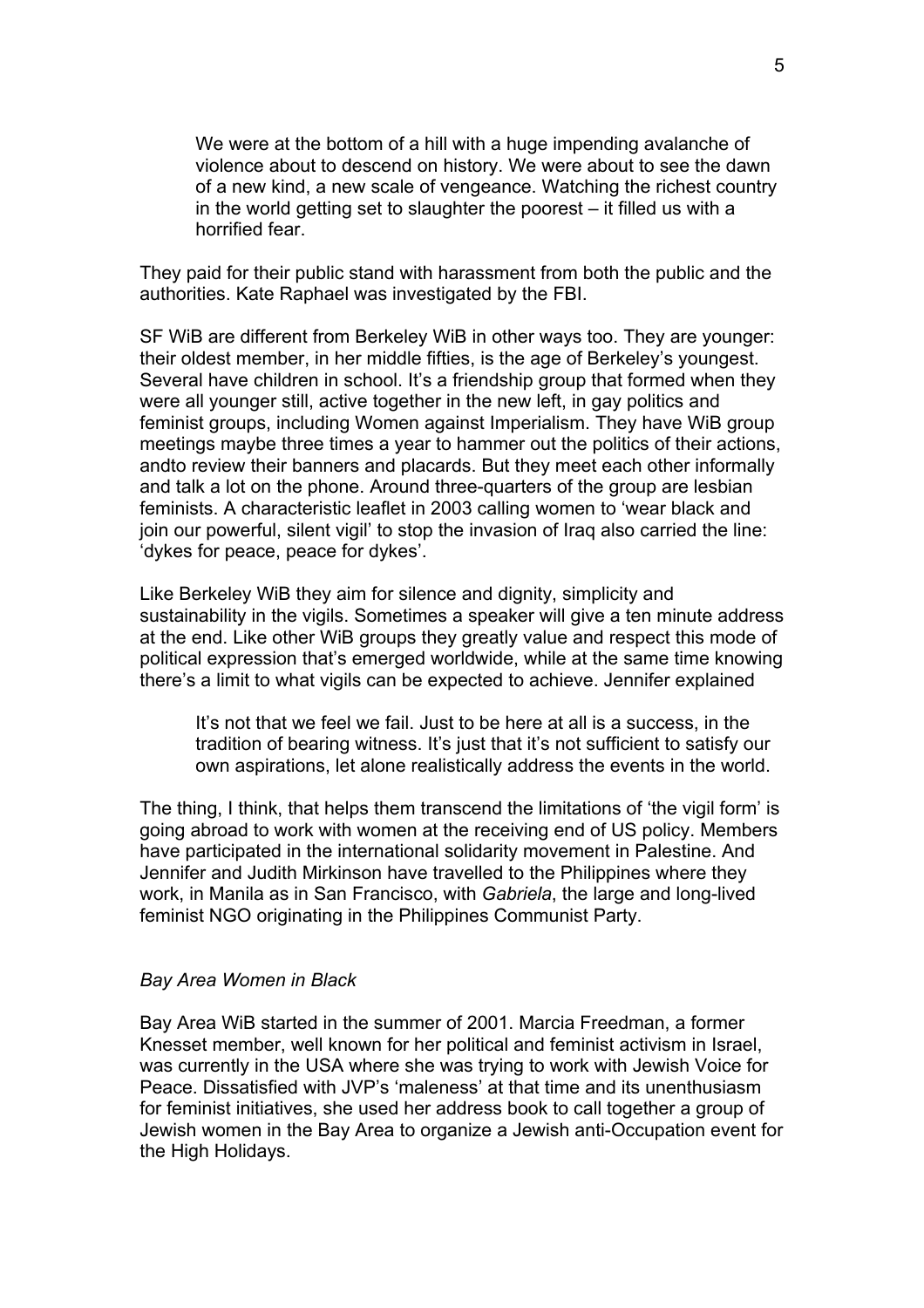Thirteen of these women subsequently decided to remain together as a Jewish feminist women's group, later naming themselves Bay Area Women in Black. Their plan was to use Jewish religious holidays as occasions for reaching into the Jewish community with cultural interventions opposing the Occupation. As one of them later described it to me, 'we arrange careful choreography to reach unusually deep into the heart and soul and spirit of people in the Jewish community'.

### The group

I had a chance to meet and talk at some length with four of the thirteen women that currently comprise Bay Area WiB. Penny Rosenwasser is a former musician, radio producer, cultural worker and long-time anti-militarist activist, who is currently employed by a human rights organization, has published a book of interviews with Israeli and Palestinian peace activists, and is on the Board of Jewish Voice for Peace. Sandy Butler has earned her livelihood as a fulltime activist and writer on violence against women. She has written important books on incest and breast cancer and is currently writing another in autobiographical vein, on 'the spiritual development of a political activist'. Jane Ariel, by occupation a psychologist, is an Israeli now living in San Francisco. Frances Reid is an artist and Oscar-nominated film maker, producing documentaries that express her passionate concerns on human rights, race and racism, and women's issues.

The group has typically always comprised just such white, middle-class Jewish, lesbian, feminist, politicall-experienced women. The youngest of them, today, is in her middle fifties. The group was formed out of a friendship network, most being lesbians. 'That consciousness is reflected,' Sandy says, 'in our understanding of power, oppression and alliances. It is foundational.' Jane said, of San Francisco, 'it's less of an issue here than anywhere in the world'. As to Jewish identity, Sandy describes herself as the only 'practising, born-again, "pious" Jew' in the group. Frances is a non-Jew, but her partner is Jewish, and she is present in the group 'as an active and conscious ally'. The remainder are broadly speaking secular Jews, though with a range of affinities to the religion, the spirituality and the culture.

It is principally Sandy who, mainly through e-mail, keeps the group together and mutually informed. She maintains an e-list of some 700 to 1000 names, to which, after consulting the core group, she sends selected material arriving from external sources. They also use the mail programme on their website. Bay Area WiB differ from Berkeley and SF WiB in the considerable time they devote to talking. 'For us meetings are vital.' Membership involves a commitment to meeting every two weeks, analysing, conceptualising, distributing tasks, drafting leaflets, media work, applying for grants, planning actions, and, afterwards, rigorously evaluating them. (They even have an evaluation form.) They also hold occasional retreats.

Up until the present, this has been a 'closed' group. At certain moments they've lost members - some felt 'it was all too heady, too analytical'. When those who remained realized that energies were failing, they carefully solicited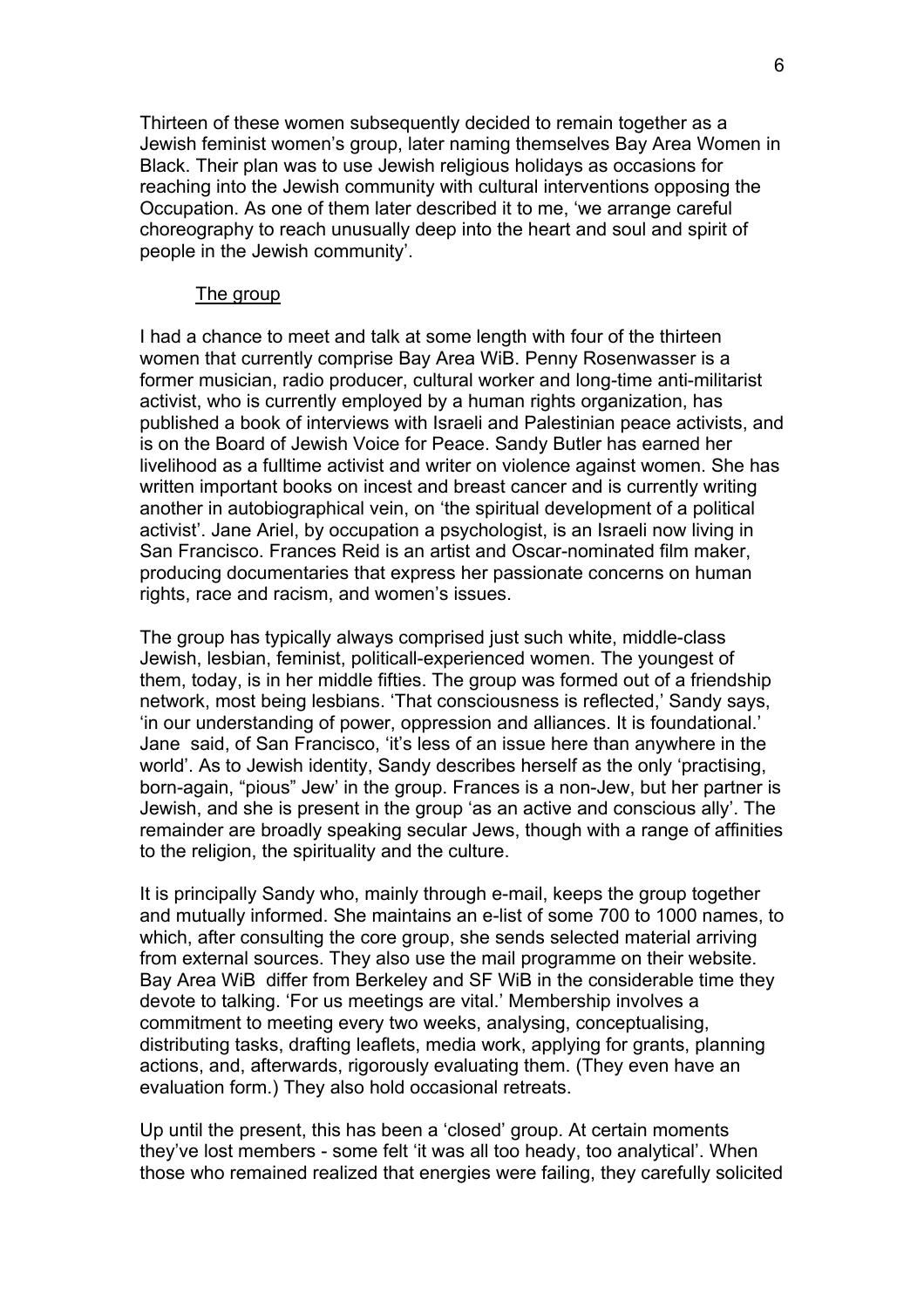interest from potential new members. Such choices involved a good deal of discussion, and not a little dread. I asked why they had been so selective – a practice not on the whole very characteristic of WiB groups. 'We had so much fun together. I felt I just wanted to be with these people', one answered. And another said, 'To remain motivated we need to be able to talk shorthand between ourselves, easily understand and trust each other.' But also, 'We were afraid the decision process might become more complex'. Sandy's answer to 'why a closed group?' was the most explicit. She is someone with a deep spiritual life and practice, struggling with patriarchy in her religion and feeling acutely the 'deep shame inherent in being a Jew today, and an American'.

It is only possible for me to do my political activism with women who engage one another personally, politically, spiritually. The fullness of our interaction, the ability to bring all of who we are to the group, makes the work possible in such hard times.

### Type of actions

Bay Area Women in Black has never been into systematic vigils at repeated intervals in consistent venues. Rather, they've chosen mobility, spectacle and inventive symbolism. The event that marked their formation was an anti-Occupation Tashlich ceremony in 2001, initiated by Marcia. They were planning it when the attacks of September 11 occurred and performed it a week later during the Days of Awe that in the Jewish calendar precede Yom Kippur, a sacred time when Jews notice how they have 'missed the mark' in the past year. They made giant puppets, and both puppets and humans were dressed in black. They used a limited number of handsome placards, white lettering on black. The main message was 'We refuse to be enemies'. It was designed as a family event. On the sea shore were women, children – men too. Although men are not included in the organizing and decision-making of BA WiB, their presence is welcome on marches and at such cultural events as this.

The speakers and performers were however all women. Ronnie Gilbert sang, cellos played, poems were read. Women spoke in turn on the religious commandments that Israel's policies are breaking. Each took her tablet to one of the puppets. People took pieces of bread from baskets carried by the puppets, and cast it into the water of the Bay. It was deeply moving, enabling people to grieve openly about the condition of Israel and the fear and grief in this commmunity after September 11 2001. What they had begun to do, Sandy said, was 'invent a new liturgy'.

People are hungry for a place to be political using ritual form rather than words. To feel and express how tormenting, painful, complex, outraged, committed we are as Jews – while the Israeli government is doing what it is.

Two years later they repeated the Tashlich event, this time using huge cardboard partitions to create a semblance of the Israeli Separation Wall.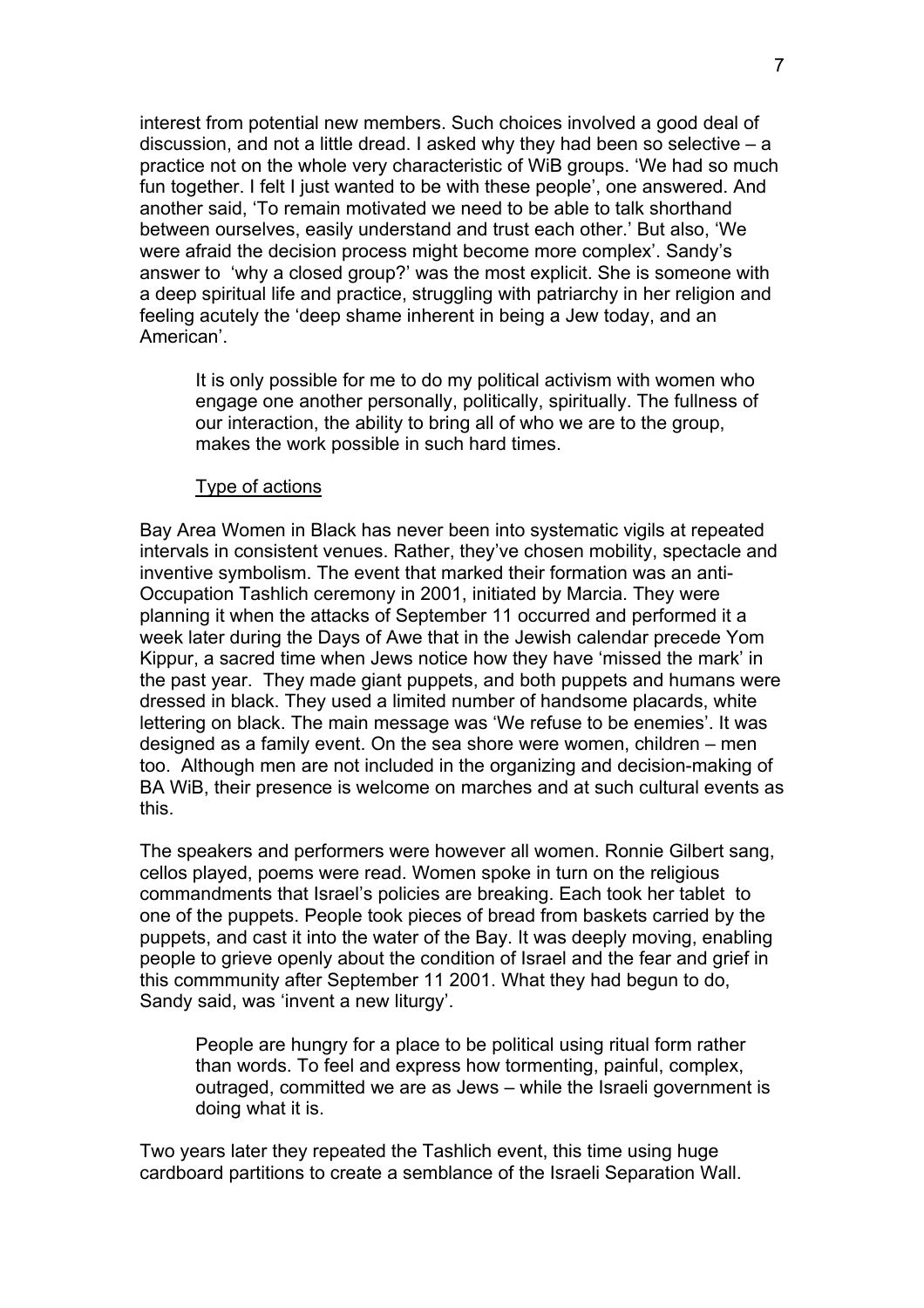These were placed in and among the crowd, to evoke the affront of arbitrary separation. People were invited to rip pieces off the wall and to write on them messages of how Israel was 'missing the mark' regarding the Occupation. The puppets and their bread baskets made an appearance again. People exchanged bread for the pieces of cardboard on which they had written their messages.

Bay Area WiB has performed other such dramas – inside a progressive synagogue, and in San Francisco's busiest shopping district during the Thanksgiving sales. The group's consistent messages, learned from the Israeli feminist group Bat Shalom, are, Penny said, 'As women we will talk, we will not shoot'; 'Women may leave the negotiating table but we will come back to it'; and 'We sit on the same side of the table – the other side is the Occupation'. They actively raise funding, and are ready to spend money on making their actions look good. Their placards are collectively agreed and professionally produced. They use one-page flyers to engage discursively with the people around them.

### The concept

Bay Area WiB is nothing if not conceptual. In a way, beneath the action, they're a study group. Not surprisingly they admire the Israeli organizations Bat Shalom and New Profile. Being highly articulate artists in different fields, 'it's in our group culture to think carefully about what we do' (Sandy). Each woman knows what she wants from her engagement. For Jane, for instance, it's

finding a voice for my extreme distress at the Occupation, this inhumane way of dealing with another people…this is an incredible space we've made in Women in Black, an organization in this country that has respect for the best of Jewish religion, which can hold my broken Israeli heart.

What Frances, as an artist and film maker, loves about the group is that it uses a mixture of political and cultural skills 'to put across a complex message, a nuanced message that's not often heard, beyond the mere rallying cry'. For Penny it's the international dimension WiB provides. 'I love it, the connection back to the Mothers of the Disappeared, the Women of the Black Sash, Northern Ireland, a worldwide movement of women speaking out against human rights abuses.' Sandy is proud to be a part of it because

The rituals for me are a way of honouring the spiritual and political dimensions of being a Jew. These shapes and forms that creative feminists conceptualise. A certain formality and discretion. Everything about my spiritual and political life that feels important is there.

#### **Treading on broken glass: engaging with the Israeli/Palestinian conflict**

I've dwelt on Bay Area WiB in some detail because it's dissimilar to a lot of other Women in Black groups, and because it illuminates the one particular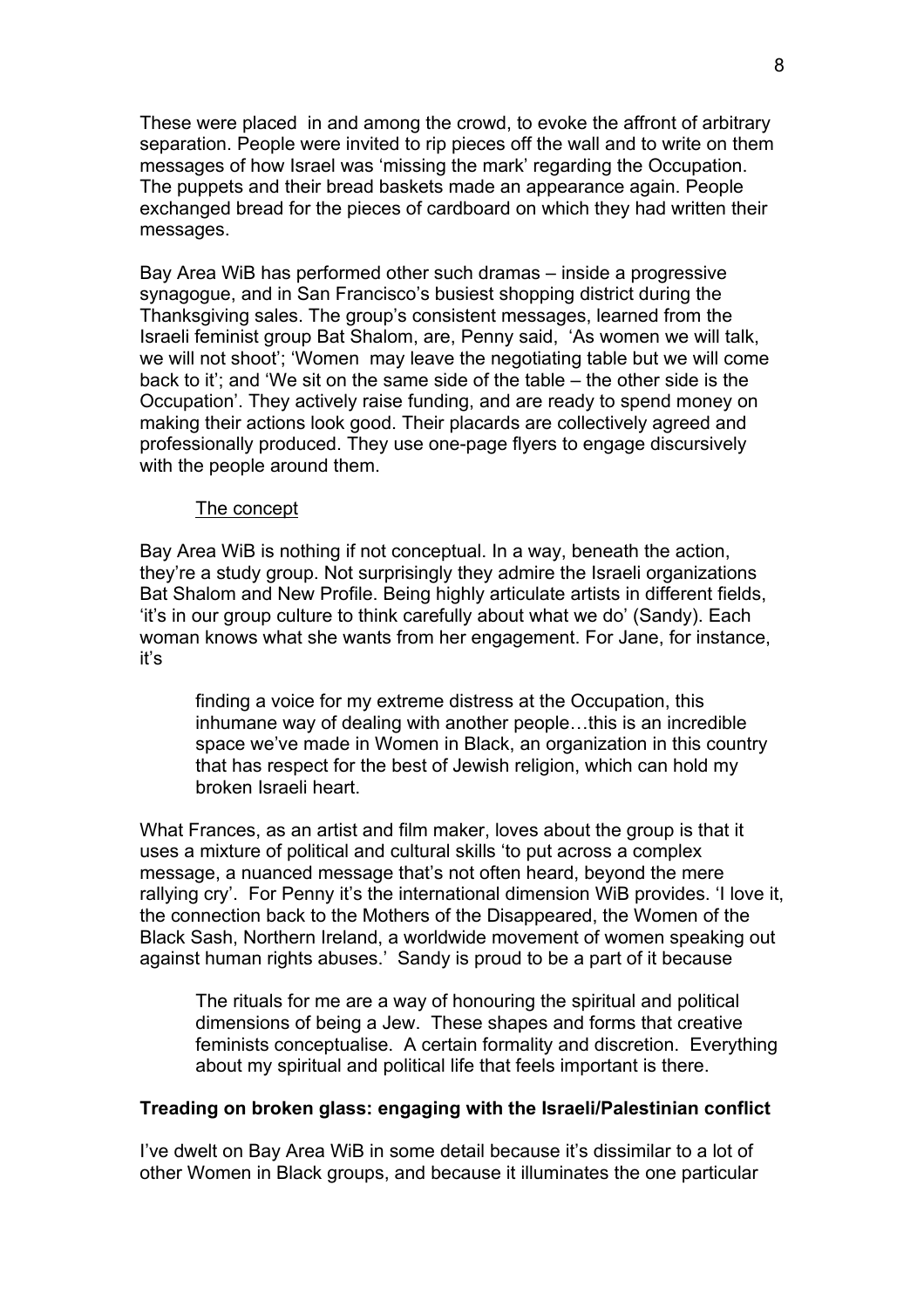issue that dominates all others in the US WiB environment: Israel and Palestine. BA WiB, actually, do also undertake (to a lesser extent, and exerting some strain on the group) actions on other topics – and I return to this below. So, as we've seen, do San Francisco WiB. But it's true that the most visible expressions of all three groups are about Israel and Palestine.

The three groups, despite existing within a few miles of each other, are rather separate. It is not that there's animosity - they sometimes walk side by side on national demonstrations, and each will advertise the others' activities. Berkeley attended Bay Area WiB's Thanksgiving action, 'It was really neat!', they said. They were also planning to join San Francisco WiB for their vigil in December 2004. But day-to-day co-operation is lacking. Some members regret this, others are philosophical about it. The differences are partly stylistic – some women just prefer vigils, some prefer theatre; some like megaphones, some can't abide them; some like predictability, others like surprise. There was, too, it has to be said, some disappointment in the older groups when Bay Area WiB chose such a geographically encompassing name for itself, as if disregarding the older groups' existence. This distance between the groups could have been closed perhaps were it not for quite profound differences on what each is prepared to say publicly about Israel/Palestine. Referring to this, Jennifer Beach of San Francisco WiB said, 'the truth is we don't fight because we don't talk'. Later, she spelled this out as follows.

The distance between us is mostly political. We disagree on issues surrounding Israeli and US policy and we need to be able to articulate what our distinct politics actually are. If we tried to be unified, we could not, since those things which make us different are very important to us.

The context for this is the prevailing anti-semitism, not only in US society but also among a minority in the left and anti-war movements, who too readily engage in a hate discourse that elides Sharon with 'Israelis', and 'Israelis' with 'Jews'. Whether this is motivated or merely careless, the effect is the same. Fear of exacerbating anti-semitism makes some anti-Occupation Jews cautious about the kinds of public statements they themselves make. It makes them highly sensitive to the detail and language of non-Jews' campaigns against the Occupation. It silences some thoughtful Jews and non-Jews altogether.

Another aspect of the context is slippery meanings. It's non-Jews among the women activists, I found, who most readily used the terms Zionist and anti-Zionist, and this is only partly due to the wish among many of the Jews not to alienate those in the predominantly Zionist community they wish to persuade. It's also partly because different people would deem different demands as typifying Zionism, ditto anti-Zionism. For instance, Zionism could, but might not, be seen as compatible with the existence of a Palestinian state in the 'promised land' of Judaea and Samaria. Anti-Zionism could, but might not, be seen as compatible with the existence of an Israeli state of some/any kind. Some women call San Francisco and Berkeley WiBs (and some of them call themselves) anti-Zionist. Some women call Bay Area WiB (and some of them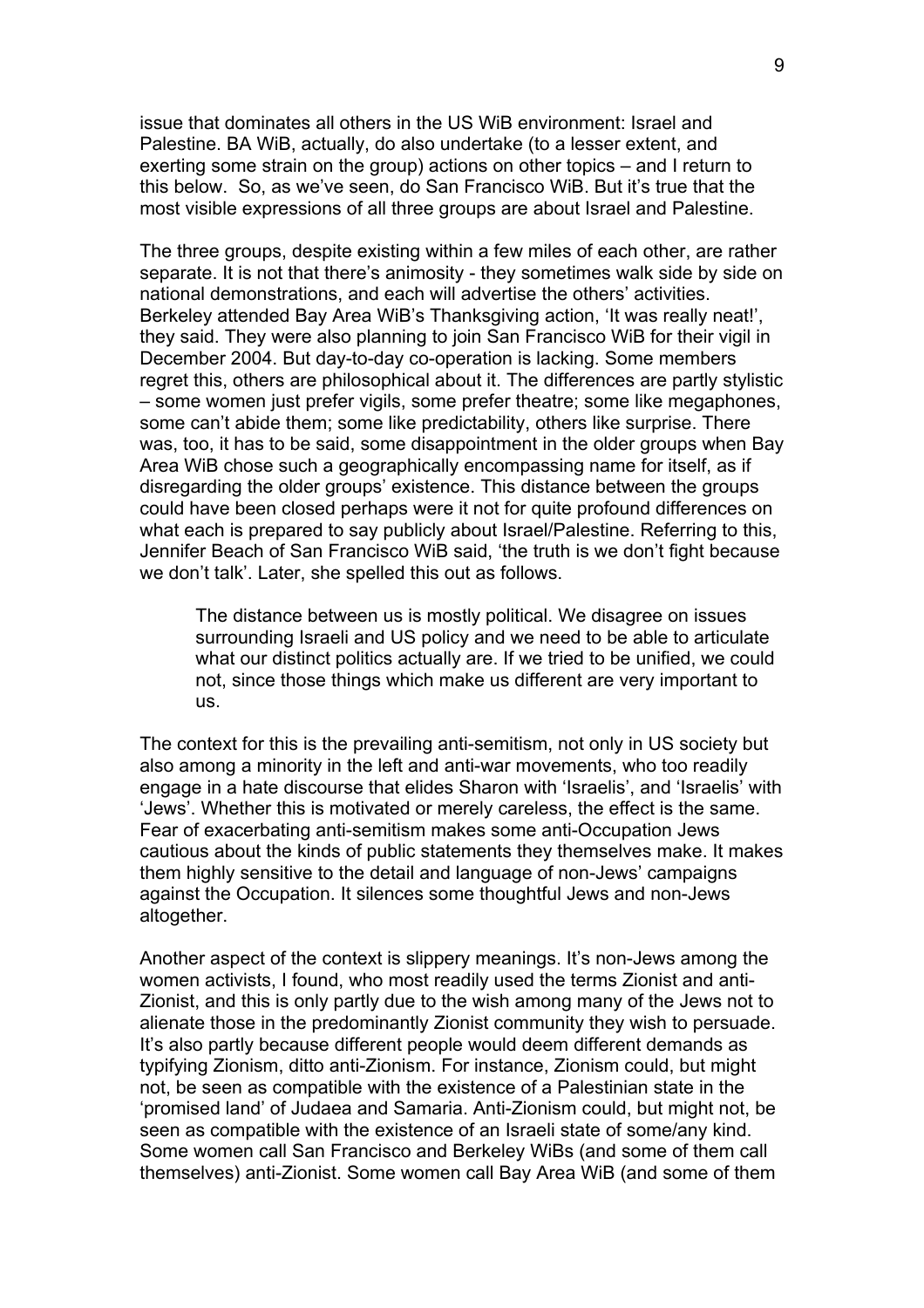might call themselves) Zionist. Others strongly reject using such labels. Given the slipperiness of meaning, using such dichotomous language is itself divisive.

It's more helpful to discern the precise issues at stake. Reading from their leaflets, and judging from our conversations, I can see several on which Berkeley WiB, for instance, might be willing to make clear statements (implying unanimity in the group), while Bay Area WiB, for their part, would find forms of expression that allowed for uncertainty and conflictual feelings in their group.

- One is the 'right of return' of displaced Palestinians to their former homes in Israel – on which the softening clause 'or reparations' will be variously deployed. Berkeley WiB state this clearly, but lost several members early on, who found themselves in disagreement. In Bay Area WiB there is a wide range of positions, but they 'navigate the issue pragmatically and succeed in getting most of the message out'.
- At stake in the right of return is the future existence of a specifically Jewish state. A linked issue therefore is the status of non-Jews in Israel. We saw that Berkeley WiB speak of 'apartheid' in making a demand for equal citizenship rights for Palestinians remaining in Israel from before 1948. Others would hesitate to use this terminology. They might prefer to speak of Israeli racism.
- A third contested matter: there is the demand to the US government to withhold aid from Israel. As we saw, Berkeley WiB phrases this 'an end to aid to Israel until violence against Palestinians stops, then aid must be shared equally with Palestinians'. But some Jews believe that to demand withdrawal of US support from Israel is, frankly, to condemn the Israeli state to oblivion.
- Finally, we might cite the use of the word 'Palestine' (as opposed to Palestinians) which suggests not just the legitimacy of negotiations over a future Palestinian state, but a present statehood denied. Thus Berkeley WiB say '*Palestine* is a taboo issue here. If we don't raise it, who will?'

It is of course possible for anti-Occupation Jews to both agree and disagree with these positions and expressions. As we saw, Berkeley WiB has Jewish members, and Jews predominate not only in Bay Area but also in San Francisco WiB. It is not a question of 'who' you are, but what your politics are. Equally, it is a question of whom you seek to persuade. SF and Berkeley WiB vigils do not primarily address the Jewish community. They therefore don't forfeit effectiveness by being seen as anti-Zionist (provided they are not seen as anti-semitic, which would greatly distress them). Bay Area WiB by contrast are clear that they want to appeal to the middle ground among Jews. 'We want to avoid antagonizing them, while at the same time not compromising'. They want to balance ' care for Israeli people' with 'end the Occupation'. In this they face very much the same problem as Women in Black in Israel, who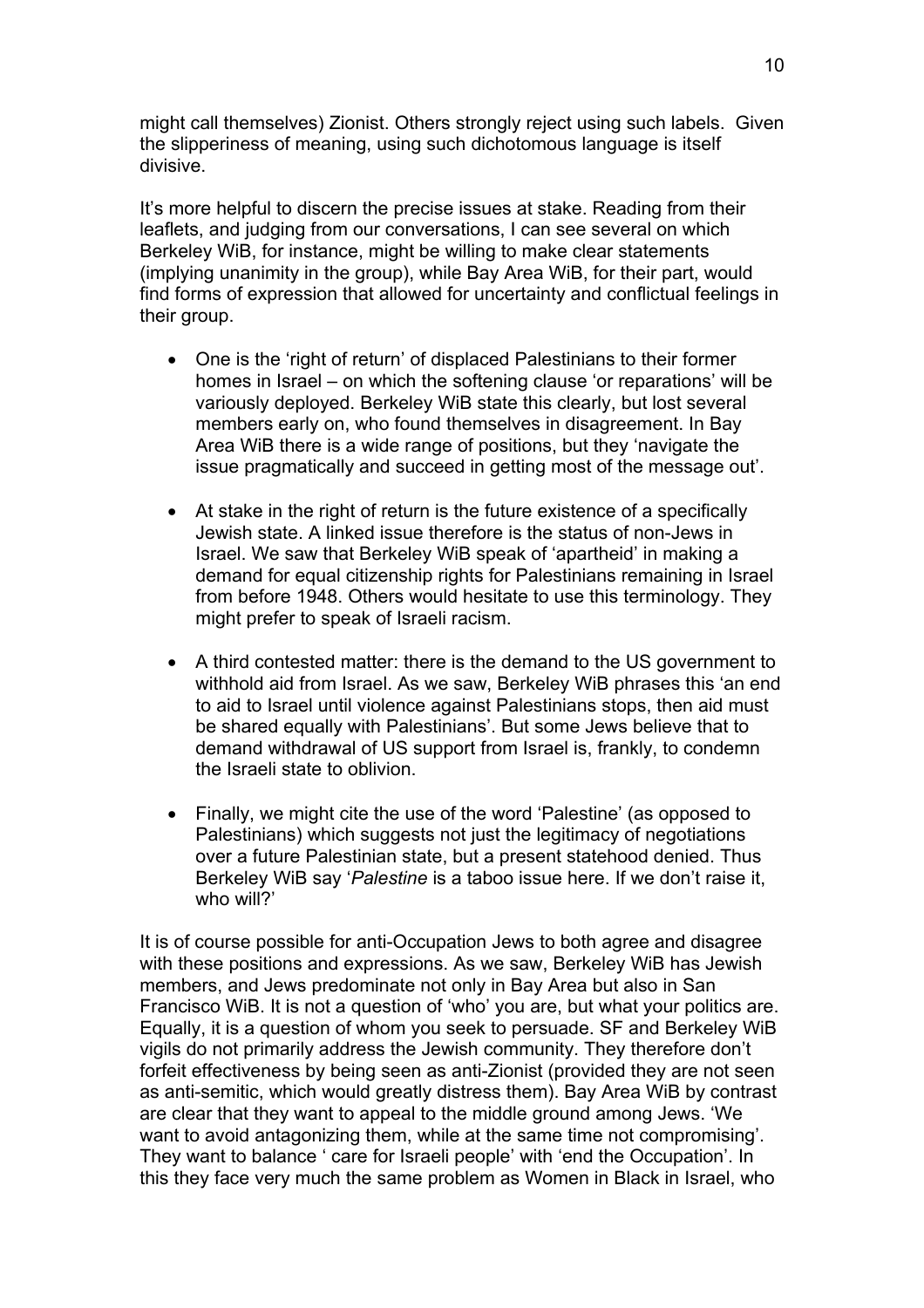also, it should be remembered, because of the alienating potential of more specific demands, have often felt the need to limit their agenda to 'End the Occupation'.

The 'aid' issue is specially interesting. Sarah Anne Minkin (a former WiB activist, now a student at Berkeley) told me 'just talking about the question of 'stopping aid' at all you put yourself outside the Jewish community. It seems to threaten separation from the US, isolating Israel'. Bay Area WiB have gradually shifted ground on aid. Sandy said 'As things get worse, we get pushed to the left'. They still do not feel able to say 'no aid', nor even 'no military aid'. They do toy with the phrase 'suspend aid'. 'It's taken us two and a half years to get to oppose just the *amount* of military aid, and aid to the *settlements* specifically.' Finally, some of the group have become active on the issue – but in support of a rather precisely focused campaign by JVP against the export of Caterpillar bulldozers, used to demolish Palestinian houses and blockades.

There is a great deal of pain involved in these debates. Risks are taken with each others' feelings. San Francisco and Berkeley WiBs risk being seen as insensitive to Jewish trauma, flying dangerously close to the wind of antisemitism; Bay Area WiB risks having its 'nuances' interpreted as compromising with Jewish existential neuroses. Terry Greenblatt, former director of Bat Shalom, the well-known Israeli women's peace project based in Jerusalem, is currently living in Berkeley. She told me that working in the Jewish community here, 'It's gut-wrenching and difficult, but important work. I'm meeting with women who on many other issues would stand proudly together. But on the Middle East issue they don't have the language to speak to each other.'

## **Then there's US militarism, the War on Terror and regime change at home…**

There is, finally, among all this broken glass, shattered by the question 'what WiB should be saying on Israel/Palestine', another question that still remains to be answered. Should WiB, worldwide, which started in Israel in protest against the Occupation, continue to be focused only on this? In a decade and a half we've witnessed an exponential growth of the movement, not only to encompass a geographical range unimaginable to the women who stood in Jerusalem in 1988, but also to take on an unthinkably wide spectrum of wrongs, from violence against women and in the community, to wars of many different kinds, the arms trade, militarism as a system, and Western neoimperialism as *causus belli*. Some WiB women are bemused and a bit dismayed by this proliferation. It's not the movement they intended. Focus has been lost, energies dissipated, they feel.

But others can't possibly see any valid distinction between the Israel issue, the Middle East issue and the whole shebang. $4$  Israeli policy in relation to

 $\overline{a}$ 

<span id="page-10-0"></span><sup>&</sup>lt;sup>4</sup> 'Anv matter of current concern; thing; business. 1895.' US slang, origin unknown. Shorter Oxford English Dictionary.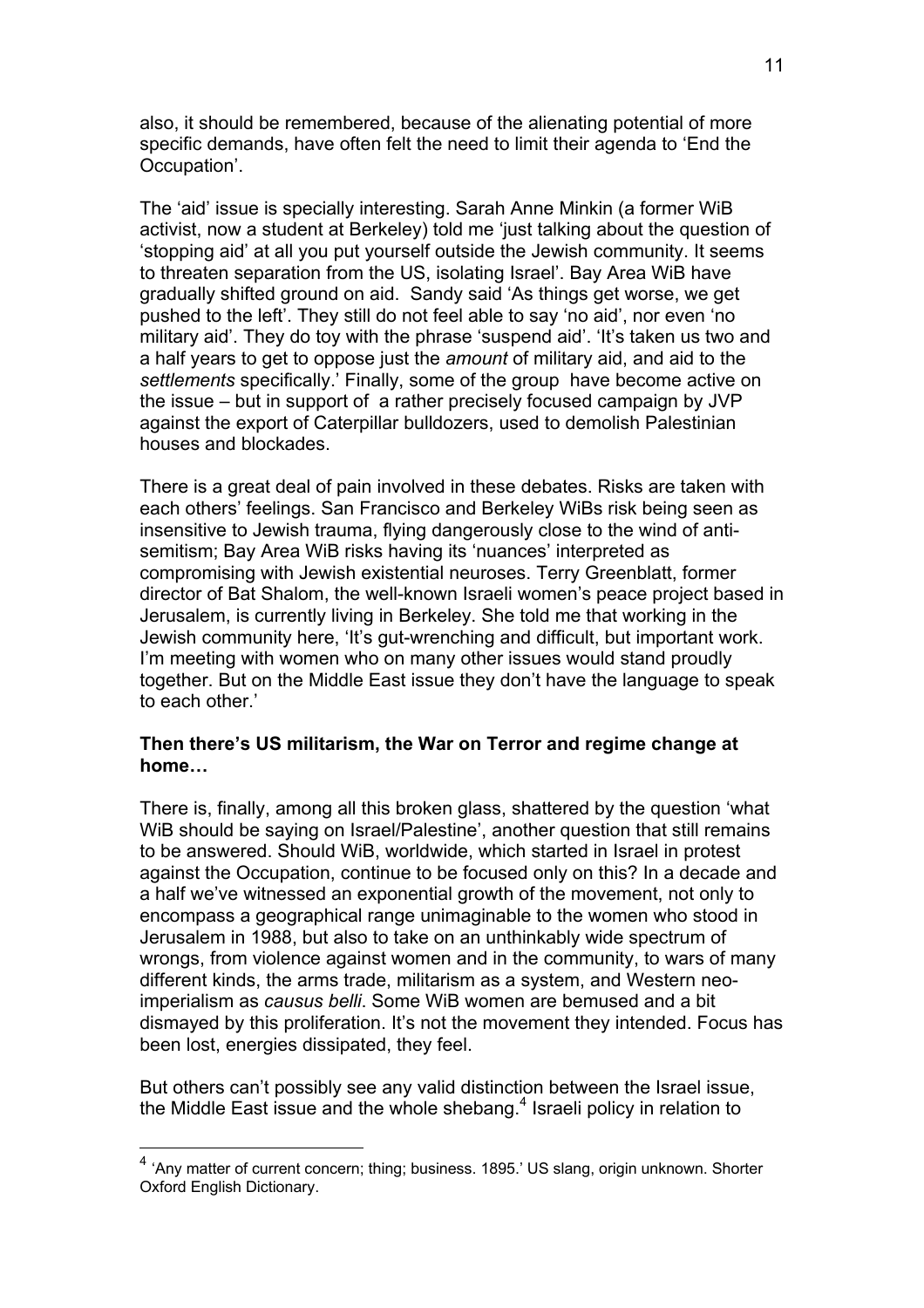Palestinians, US policy in relation to Israel, and neo-imperialism worldwide, have provoked economic and social ills that in turn have fuelled Islamic fundamentalist violence and a counteracting 'war on terror', from which none of us is safe. As Terry put it

Some in Israeli WiB would have wanted WiB to remain Israel/Palestinefocused. We astoundingly do think ours is 'the' conflict. Only when you get outside the country do you see: Shit! There's all this! We're too narrow. [I asked: And is this reflected in US WiB?] Yes. But here it's schizophrenic. They simultaneously want connection to global issues.

Of the three WiBs, curiously, Berkeley WiB with the smallest proportion of Jews, has most consistently sustained a focus on Israel/Palestine. San Francisco WiB's placards and vigils give the impression that it has done so, but its leaflets range much wider: Yugoslavia, Iraq, Haiti, Afghanistan, the Philippines, Kurdistan, East Timor. And Bay Area WiB, self-defining as a group of Jewish feminists, has gradually felt obliged to extend its focus beyond Israel. They protested against the bombing of Afghanistan, and against the invasion of Iraq in 2003. Later that year they participated in the global action against the murder of women in Juarez and Chihuahua in Mexico, with a sign reading 'no to violence against women, women's rights are human rights'. They held a vigil on the day of the national Million Women March on reproductive and other rights of women. But 'most of our original group felt such things were stretching WiB's focus', said Penny.

In this wider concern over US policy Women in Black are responsive to their environment. Of course they are closely interactive, through shared membership or shared actions, with Jewish allies such as the progressive Jewish Voice for Peace and the more moderate Brit Tzedek. They are aware of related groups, each with its unique take on the issue, such as Jews for a Free Palestine, or Students for Justice in Palestine. But they also participate in the broader mobilizations against the Bush administration's militarist adventures, including the American Friends Service Committee (AFSC), the War Resisters League, ANSWER and United for Peace and Justice, the coalition that brings them all out in national demonstrations.

But none of these *anti-war networks* vocalize a gender perspective. They do not articulate the sex-specific experiences of war, or recognize masculinities as being implicated in militarism and violence. As Jennifer said, 'It is very difficult for us to play the role we would like to in the broader anti-war movement. What makes our vigils work, in part, is that they are sustainable.'

On the other hand, the contemporary *women's movement* in the USA lacks a take on war. A significant component of it could be termed 'liberal', in the sense of women seeking equality with the men of a relatively prosperous class (and struggling to maintain a presence in the Democratic Party). A more radical component is focused on reproductive rights. The very successful

 $\overline{a}$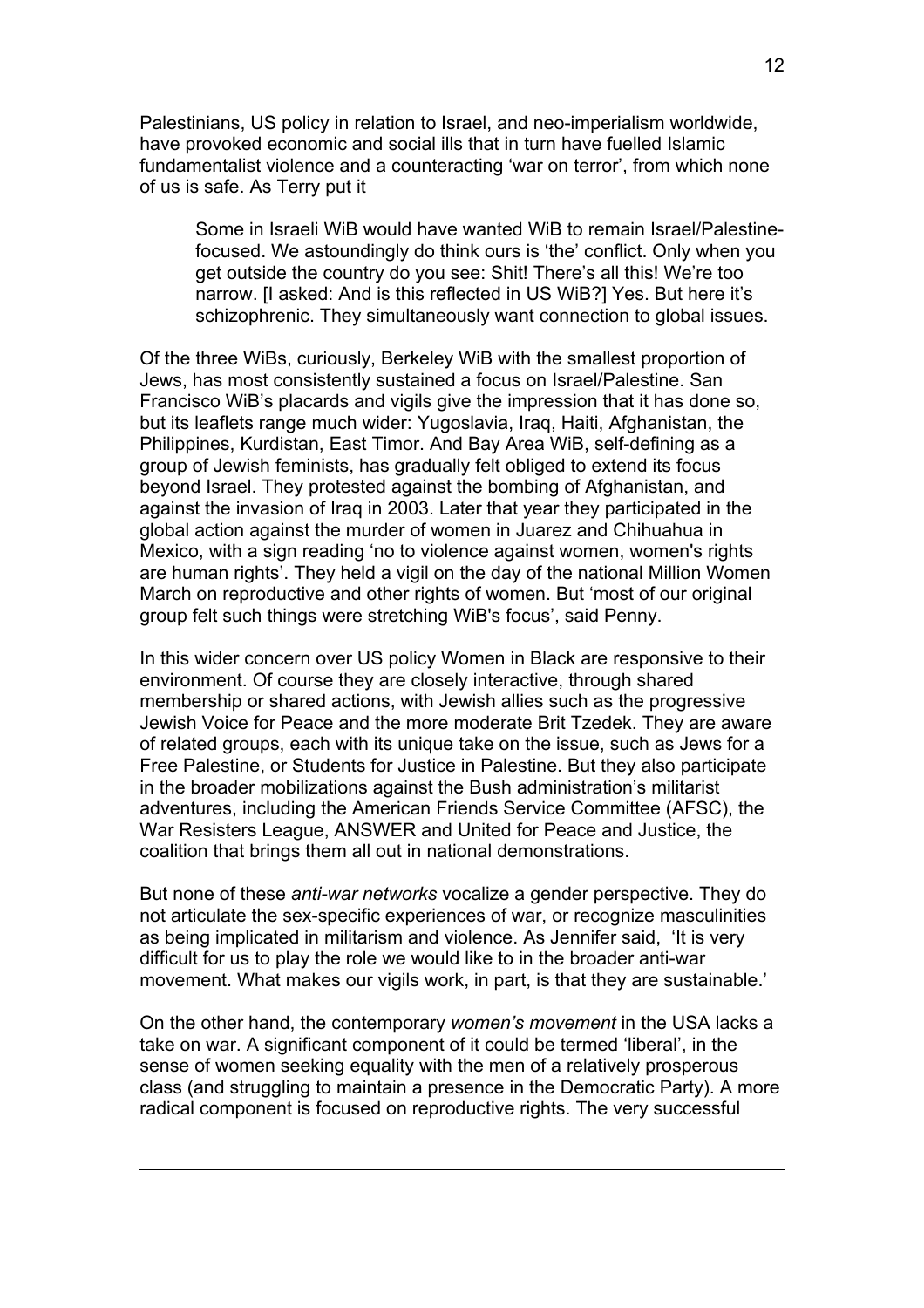Million Women March, for instance, was organized by the National Abortion Rights Action League (NARAL, or Pro-Choice America). But, Terry told me

The organizers made no connections with international issues. They lack a materialist analysis. They don't see the link between patriarchy, nationalism and militarism, the way the right wing and fundamentalists absolutely do see it.

The placards of the WiB women participating in the Million Women March therefore seemed to be voicing a minority concern.

#### *Code Pink*

I did however come across another network that is both gender-minded and war/militarism focused. It's Code Pink, a movement that's become something of a phenomenon in the USA and is starting to break out like a colourful rash in other countries. I met one of its founders, Medea Benjamin, in her home base, the San Francisco offices of the Global Exchange, an international human rights organization dedicated to promoting environmental, political and social justice.

In 2002, terribly distressed by the bombing of Afghanistan in the first phase of the US 'war on terror', Medea and other women visited that country and made contact with Afghan women. On return they held press conferences highlighting civilian casualities and the situation of Afghan women. They could gain little attention from the media. But Medea had come back from that trip feeling, she said,

a great need for a women's focus. There was so much aggressive male energy about. Bin Laden saying it's OK to kill thousands. Cowboy Bush killing thousands more in Afghanistan. Hussein's *mafiosi* in Iraq. I felt: a pox on all your houses.

The movement she, Diane Wilson, Julie Evans and others then started was inspired by a joke. The state security services were terrorising people in the name of anti-terrorism with their Code Red alerts, their Code Orange alerts. We could send up this system, they thought. Why not Code Shocking Pink? They decided to go to Washington DC in October 2002 and start some pink actions. At first there were just six of them, in the rain, at Vietnam Veterans Memorial Day. The Iraq war was looming. Their signs said 'support the vets, stop the war'. They only avoided being physically attacked because the Vets were (they admitted) disarmed by the flimsy pink gowns the women were wearing. Undeterred, a month later, the women sent out a call for a women's camp. The inspirational thought, Medea said, was

massive numbers like at Greenham Common. An ongoing encampment. We had a vision of pink tents all across Lafayette Park, opposite the White House, until George Bush agreed not to go to war. We imagined thousands of women dropping their lives to come and join us! It didn't happen.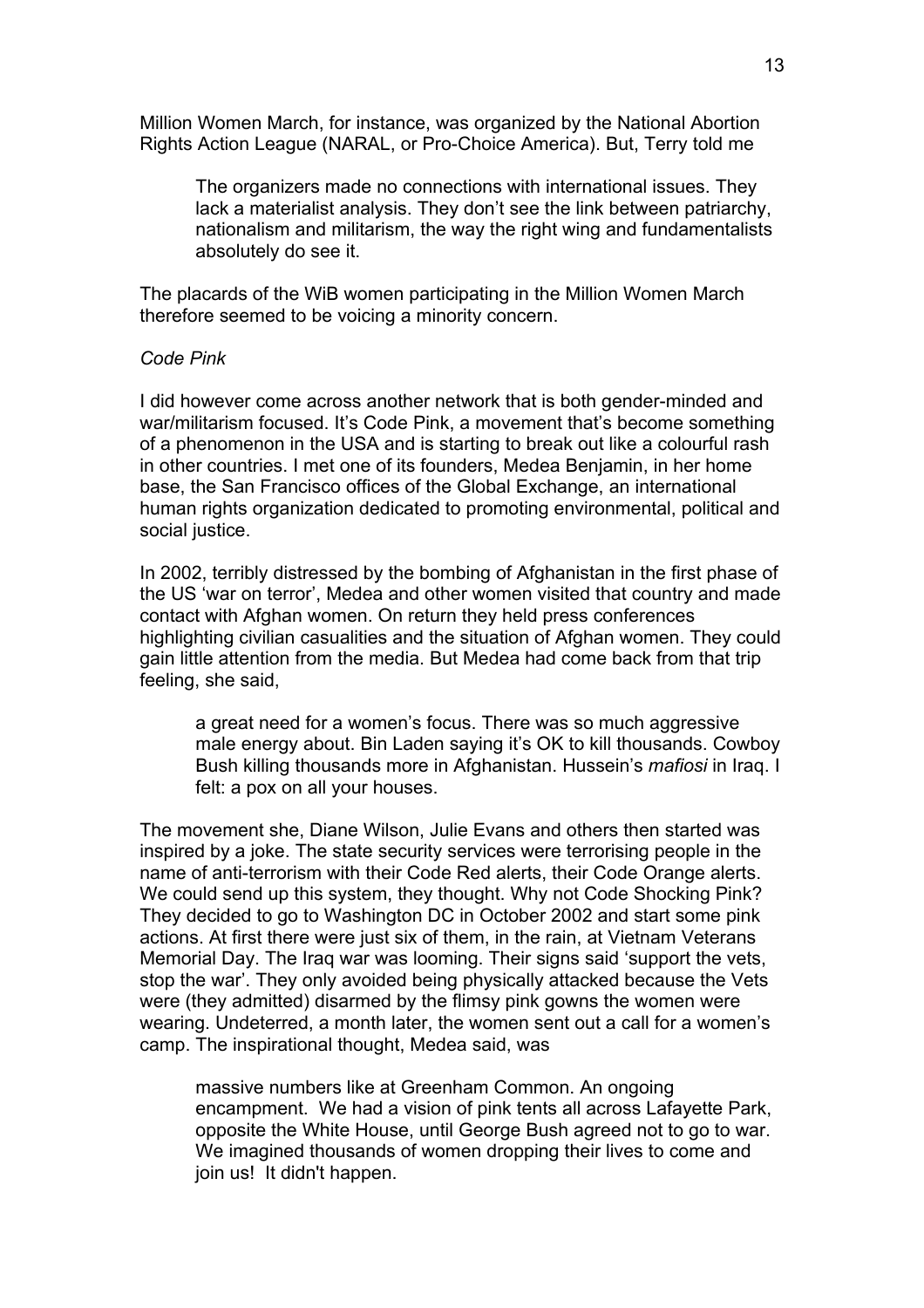Not even a hundred turned up. It was freezing cold. By nightfall there were only eight left. They weren't allowed to put up more than one tent, and at 5 am they were evicted from that, too. The next night they took tarps. The police dismantled them. Meanwhile, the women were attempting a hunger fast.

That was hard! We thought what the hell are we doing here? Thank God the police came on the third night and said 'out'. After that we decided to do our action just from sun-up to sundown. We kept it up for four months with a rotation of women. Even that took a lot of organising. It was terrible winter.

Other women's groups supported the camp. WILPF did a weekend, so did Washington DC WiB, and trade union women, even businesswomen. They achieved a lot of publicity. Reporters from all over the world came knowing they could be sure of recording a soundbite against the war. The women ended their action on International Women's Day March 8, 2003, with a thousand-strong march and rally, 'very positive and joyful'. Alice Walker was there, Maxine Hong Kingston, Amy Goodman. 'We worked hard to get arrested,' said Medea. But they did, and those few hours in jail were 'a great feeling'.

Code Pink's trade mark is a jokey campaign around the idea of the 'pink slip' and the 'pink badge of courage'. In the USA, when you are fired from a job your employer hands you a 'pink slip' – a notice of dismissal. So Code Pink give highly publicized 'pink slips' to delinquent Congress-persons. Except that in this case it wasn't a bureaucratic form but a sexy bit of pink underwear. Favoured personalities, by contrast, were decorated with a pink 'gong' of commendation. At times, however, external events precipitate more anger and distress among Code Pink women than can really be expressed by wafting pink silk around. When the invasion started they went in a screaming horde to Rumsfeld's house, some dressed as soldiers, covered with blood as if hit by a bomb. They took 'body parts' and a coffin. 'We even scared ourselves. But it was cathartic.'

As anticipated in the 2002 visit to Afghanistan, Code Pink combine their practice of chromatic and extrovert action with a practice of solidarity travel. This was a relatively thinkable step for them because Global Exchange had pioneered 'people to people ties' already for fifteen years. They went back to Afghanistan, accompanied by some of the families who lost members in the attack on the World Trade Centre. They've also made frequent visits to support women in Iraq, before and since the invasion. Here they've used music and dance, humour and street theatre ('blood for oil', 'smoking guns'). Before the invasion they had to struggle against co-optation by the regime. Since, they've had Coalition forces calling them 'Ba'athists'.

Code Pink as yet have little structure. 'We're afraid of it, the burden of it,' Medea says. Organization is limited to 'who'll do what and when'. Funding is opportunistic. For solidarity travel, the women involved each raise enough to cover their own travel costs. The core group of eight communicates mainly by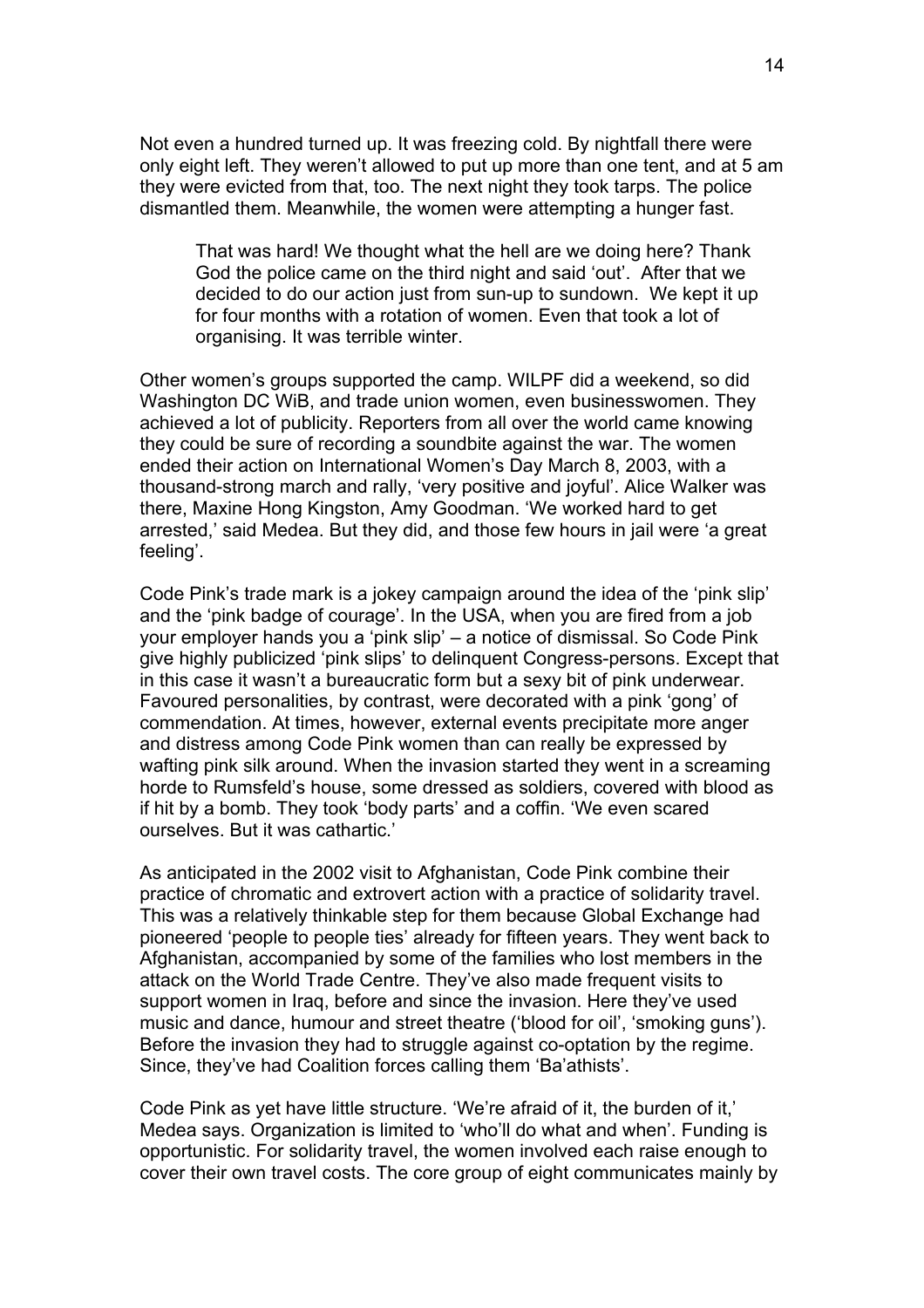telephone conference calls between Los Angeles, Washington, New York and San Francisco. They do a weekly alert to their ever-growing e-list of 30,000 addresses and depend on their website ([www.codepinkalert.org](http://www.codepinkalert.org/)) as a first line of information. But with more and more Code Pink groups springing up in the USA (120 at the last count) and in other countries, all asking for guidance, they're aware that more analysis and clarity are going to be needed.

They would be sad, though, if this were to be gained at the cost of spontaneity. There's something refreshing, just now, about the way Code Pink can startle and surprise, by its wide range of topics and inventive methodologies. Women have for instance picketed a pharmacy to 'free the condoms' (get them out from under that glass case!). They have joined the Million Women March with signs saying 'out of our bodies, out of Iraq'. And they have delivered protests against war not only to the administration but also to the capitalist corporations, whom they see as war's ultimate winners.<sup>[5](#page-14-0)</sup>

## **Things these visits made me think about**

I'm making a practice of ending these 'profiles' with an addendum about the matters that are left rattling round in my head when I get home. In this case there were four things I felt somehow unresolved for me after my immersion in this inspiring set of relations, ideas and practices.

## *The 'how to get gender into the picture?' question*

 $\overline{a}$ 

As I've found elsewhere, it's relatively easy to organize and act 'as women' but less easy to make a gender analysis explicit in everything you do. Code Pink for instance allow the gender symbolism of pink to speak for them when they picket Donald Rumsfeld, and do not necessarily say 'your policies are lousy for women in this, this and this way'. The more analytical and wordy

<span id="page-14-0"></span> $5$  Other women's iniatives against militarism and war, some national, some regional, that were mentioned during my conversations in the Bay Area, include:

<sup>(1)</sup> Global Women's Strike (Selma James etc.). It has a presence in San Francisco, Los Angeles and Philadelphia, and is active on anti-war among other issues.

<sup>(2)</sup> WILPF, the *Women's International League for Peace and Freedom*, while active elsewhere in the USA, is (I was told) not very visible on the West Coast.

<sup>(3)</sup> WAND, *Women's Actions for New Directions*, is a longstanding group originally protesting against nuclear weapons. It is visible here, but 'not very radical'.

<sup>(4)</sup> *Families for a Peaceful Tomorrow*, comprising relatives and survivors of 9/11, are respected for their work opposing US military responses to the attack.

<sup>(5)</sup> *Gatherthewomen.org* is a web-based motivator for March 8 actions worldwide.

<sup>(6)</sup> *Baring Witness*, women of Marin County who first created the naked peace signs etc., have a website designed to spread this form of action.

<sup>(7)</sup> *Women for Peace*, a group local to East Bay, have a newsletter.

<sup>(8)</sup> *Mourning Mothers*, San Francisco, deploy huge female puppets with ragged babies in their arms.

<sup>(9)</sup> *Raging Grannies*, Seattle, sing peace songs in which their own words are set to popular tunes.

<sup>(10)</sup> Various organizations of women of colour in this area address, not war, but violence and social injustice.

<sup>(11)</sup> The East Asia, US, Puerto Rico Women against Militarism Network links women around the Pacific in locations where the US military are based – see separate Profile to follow.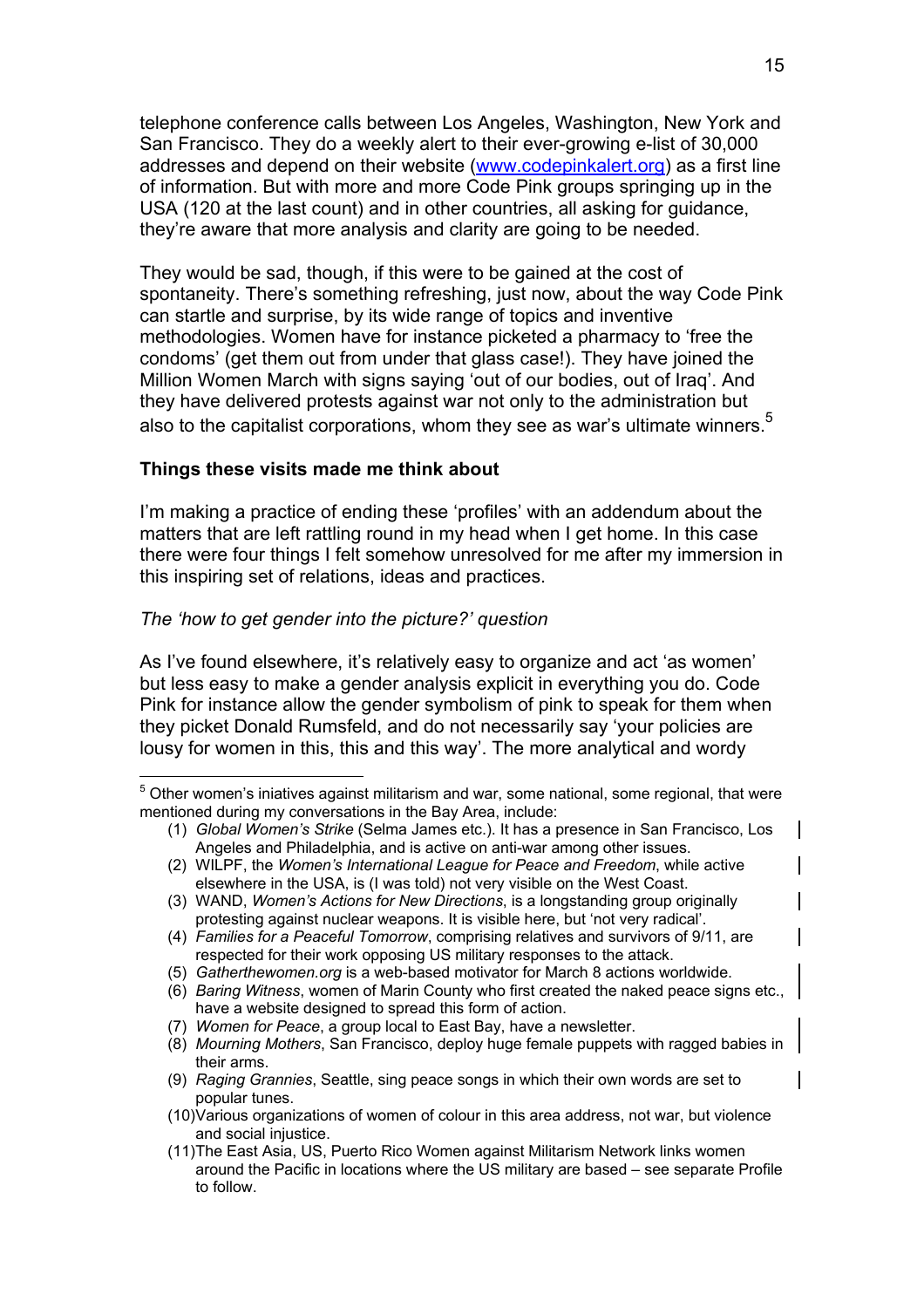your group, the more explicit you can be. There's a special difficulty when you need to be speedy and succinct, as in those props you take on the street: banners, placards, flyers. Sometimes it feels uncomfortable, when conflicts threaten entire communities, to introduce 'special pleading' for women. Thus, Berkeley WiB don't stress gender much in their public discourse. And Jennifer of SF Wib explained their feelings in terms we in London WiB would well understand.

We used to have placards that started 'Women say…' Just now our aesthetic is to use as few words as possible. It's not that we can't handle being explicit. It's just felt it wouldn't be very meaningful to passers-by. US culture is about short sound-bites. People just scan us to get a sense of what we're saying. Minimal eye-contact time! War: are you for it or against it?

In their flyers, nonetheless, where they can afford to be a little more wordy, SF WiB do juxtapose on a single page 'stop the invasion of Iraq' with 'defend abortion rights', 'restore welfare', 'cut prison and military spending, support schools and healthcare', 'stop violence against women' and 'stop sex trafficking'. They simply let the connection speak for itself.

That Bay Area WiB want to deal with gender in relation to Israel/Palestine 'is a given – we are a group of Jewish feminists and allies'. Marcia said, in fact 'the situation exists precisely because women have been silenced in both societies'. Their co-operation with women's networks in Israel and Palestine speak for this woman-focus, and their actions (the puppets for instance) are clearly feminine. Some of their key signs say 'Mothers are mourning…' They also use surrogates, such as 'education and health', to stand for a feminine interest. But actually introducing gender issues more conceptually into placards and flyers is not so easy. To put women in the centre, said Sandy, feels as if 'it would need a whole lot of re-education'.

It's a dual-dual nuancing we have to do – Israel/Palestine, men/women. Just holding the dual reality of the Israel/Palestine message is already too complex. It's hard enough to get across "They don't want to push us into the sea". To get people to hear even *that* is almost impossible! I don't know how you get gender into it too. You'd need a semester of seminars!

And all of this is to speak of gender as though it were only about 'women'. To introduce on placards and in leaflets the problematic of men and masculinity, and their relationship to nationalism and militarism, is harder still.

## *The practice of transversal politics*

As anti-war activists we operate in communities characterized by diversity, exclusions, inequalities and violence, and in our international relationships we operate in a world characterized by these same things. I haven't met any women activists to whom it's not common sense that bridge-building is foundational to anti-war action. Practising it isn't so easy.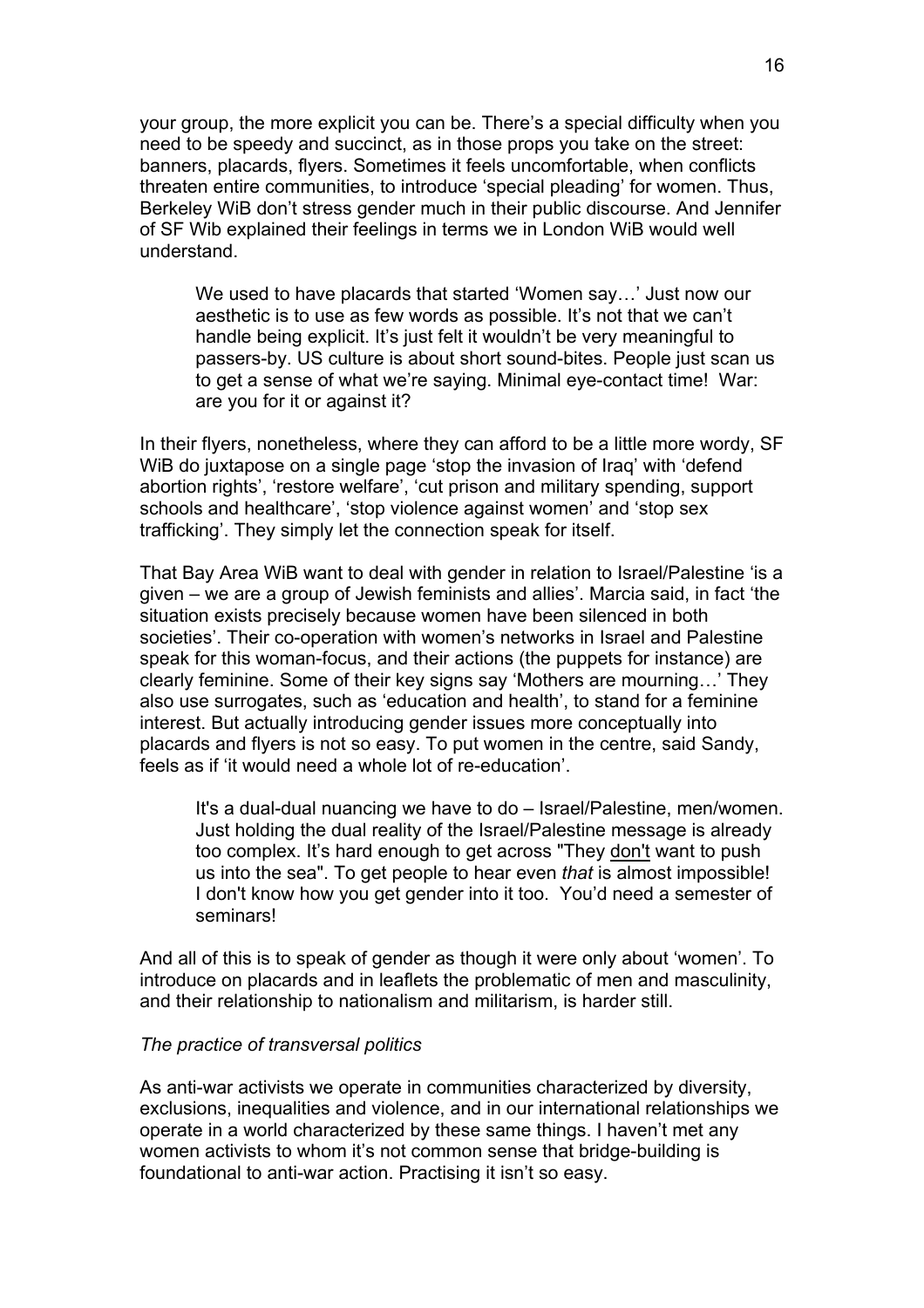In the nation-wide anti-war movement in the USA people of colour (I was widely told) are not present in proportion to their numbers in the population. This is also the case in the Women in Black groups I met. Mind you, this term, 'of colour' more commonly used in the USA than in Britain, calls for more elaboration. Afro-Americans are under-represented in the movement. But so also are Latin-Americans, Asian-Americans and (specially significant in the present instant) Arab and/or Muslim Americans.

More important, perhaps, is the question: is there a clear anti-racist politics in the movement? In the mixed sex movement against war, antiracism, and the building of conscious alliances with minority groups, is variably manifested. (Certainly it is more evident than an anti-sexist, gender-sensitive politics and politically-aware alliances with feminist groups.)

I wondered, how much is antiracism explicit in our women's initiatives? There were no African, Asian or Arab Americans in the core groups of the three WiBs, so far as I know. Each group was aware of a lack of diversity in this respect. But, as Jennifer Beach helpfully pointed out

It's a mistake to assume that it's an appropriate goal for WiB to seek to be more racially inclusive. For us to put forward that goal is for us to say that our politics are not sound on their own and that we are not valid without a representational presence. Given the profound racism and material inequities of the United States, it would be strange for us to assume that this form and articulation [of ours] can have the same priority for women across cultural and ethnic lines…. Our local WiB relationships with various communities, notably the Arabic community which is vital in the Bay Area, requires examination, criticism and development – but [we should not evaluate ourselves] by whether or not there are Arab women at our vigils. To expect that would be naïve and inappropriate…

### And she added

All of this is not to say that we should not work with women from various communities to develop a comprehensive and international anti-racist and anti-colonial politic which should define our programme and our approach.

And this is a theme that concerns us a lot in our London WiB group. Around us are many politically aware and (in some cases) organized women from Iraq, Palestine, Israel, Sudan etc. We ask ourselves: how much do we really talk with them, look to them to help develop our understanding of current events, and reflect their agendas (e.g. immigration rights?) in our vigils?

Here on the West Coast, SF WiB were modelling this bridge-building in their interesting involvement with local Filipinas, *Gabriela* in particular, and occasional individual friendships. However, I didn't find any developed cooperation of this kind with local Iraqi, Afghan, Palestinian etc. women or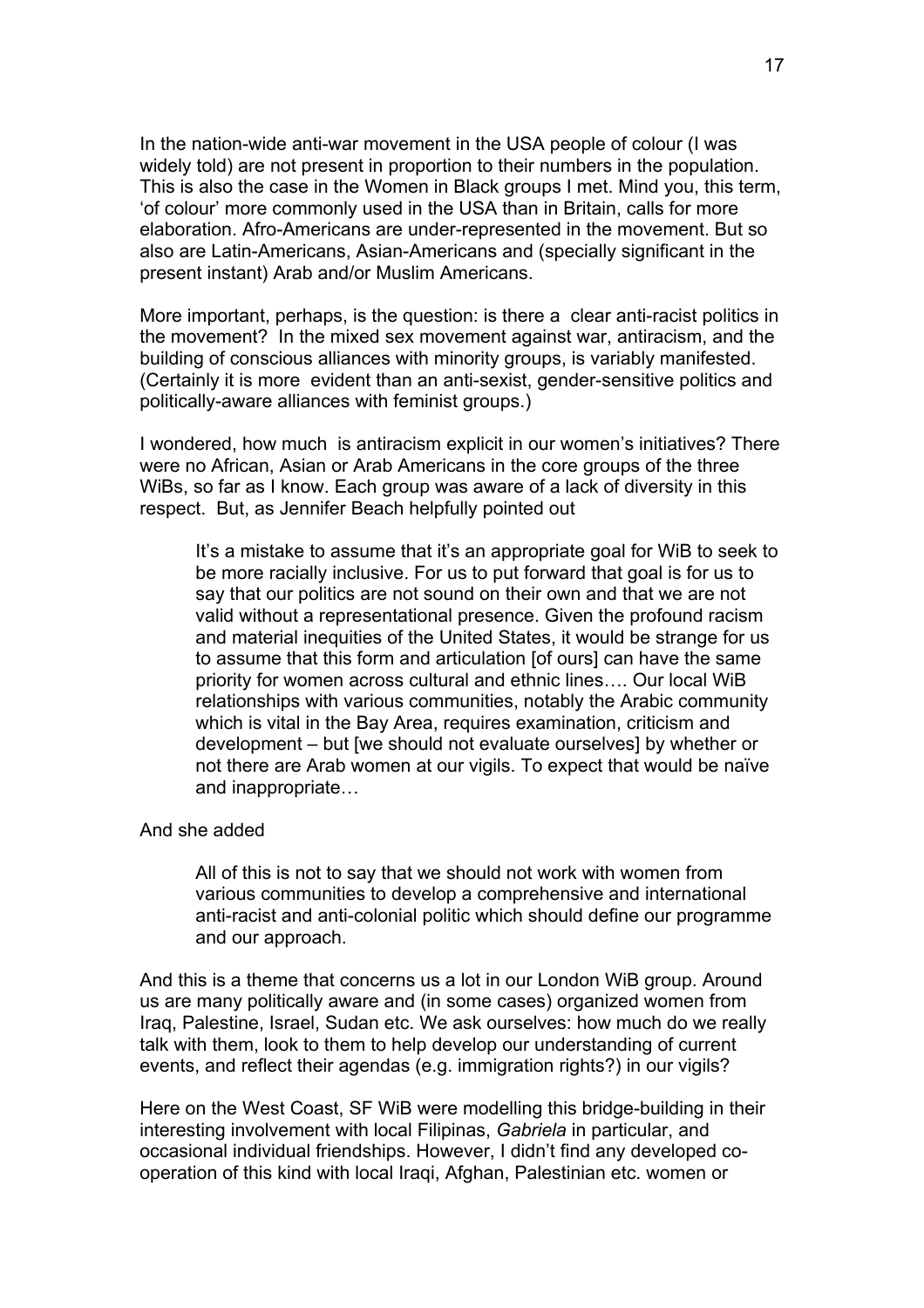women's organizations. It could be that they don't exist, or that their political positions (for instance on violence) are felt to make them inappropriate as partners.

A further bridging process practised by many WiB groups is to travel to, from and between war-affected areas to learn from and support women affected by violence. And here there was a more evident practice. Vivian of Berkeley WiB had travelled to Palestine in a Christian ecumenical context, addressing the vexatious issue of Christian Zionism.<sup>[6](#page-17-0)</sup> Several of the women of Bay Area WiB travel frequently to Israel. Penny, in her multiple roles working with the Middle East Children's Alliance, Jewish Voice for Peace and Bay Area WiB, has often been to the Occupied Territories, including participating in the International Solidarity Movement. Creative political links to Palestinian women however are difficult to achieve and sustain, because many Palestinian women activists are absorbed with Palestinian liberation work.

Code Pink I found was doing more external bridge-building than the Women in Black groups. As we saw, they had sent groups repeatedly to Afghanistan, and to Iraq, where they've set up an Occupation Watch Centre and have built relationships with Kurdish women, university women, communist women and women detainees.

There are realistic constraints to overseas bridge-building, among them political considerations, communication and money – it depends on women having access either to personal resources or grant funding. But this kind of connectedness is clearly something the women activists wished for. When they got it, they gained a lot from it. Jennifer said of their travel to the **Philippines** 

Visits like this have an immeasurable effect. Activists need to travel. Maybe like artists they need inspiration. It's fantastic to meet feminists who are opposing US dominance out there in the world. It's important to understand the roots – how US imperialism has specific effects on women. To see that there's no safe zone…it impacts on all of us.

### *Reaching the politicians: 'filtering up' versus 'blood on the sofa'*

 $\overline{a}$ 

WiB groups, not only here on the West Coast of the USA but in other countries, are taxed by the problem of how, starting from a locality, you can effect large-scale political change. Most hold onto a belief in an upward and outward filtering of opinion. Influencing the thought and action of people on the street, one by one, they hope to feed into larger movements, generating a widespread rejection of state policy and military authority.

<span id="page-17-0"></span> $^6$  Christian Zionists support Jewish fundamentalist Zionist claims because they believe Jewish control of the holy places, and of all Eretz Israel, to be a predestined stage in their prophesied restoration to Christianity at the Second Coming. The next stage of this, however, requires the conversion of the Jnews to Christianity, or else…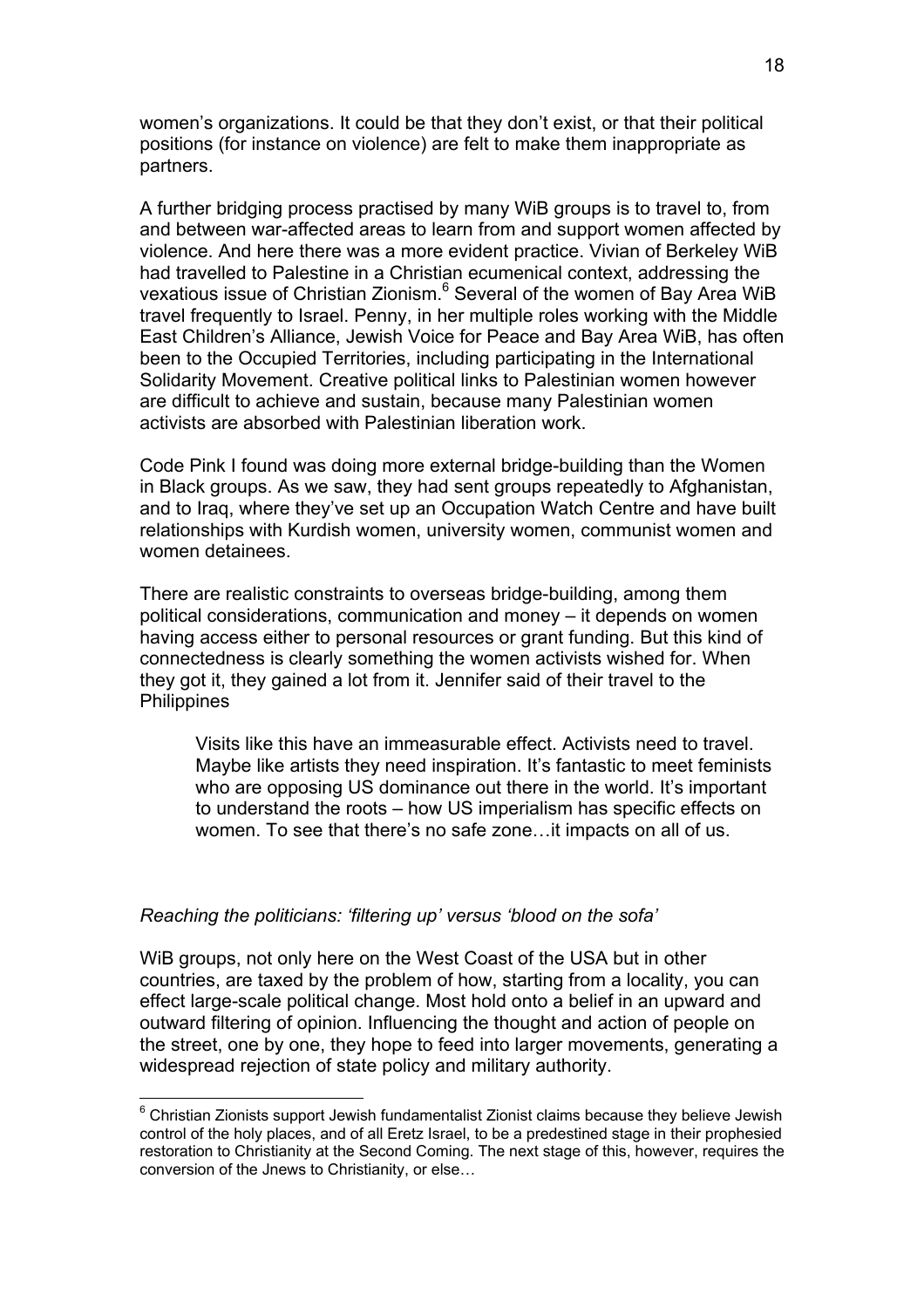One mechanism is obviously to change voting patterns. Interestingly, in 2004 Bay Area WiB chose to try and do this more directly. At a mid-year 'retreat' the group came up with the thought that what had to matter most just then for any group concerned with war-and-peace in the USA was 'regime change at home'. In the run-up to the Presidential election they gave themselves over to a project of voter registration. They identified single women as a potentially anti-Bush segment of the population. They used a 5-min film made by Frances, designed to get out the votes of the 22 million unregistered women country-wide. At election time in November they door-stepped and car-pooled them into the voting booths. Sandy said, ruefully 'For the first time in my life I'm doing electoral politics – what melancholy pragmatism!'

Lobbying your Congress-person is not a favoured approach among the majority of women I met. For one useful attempt, I heard of several that had felt like misplaced energy. Code Pink, as we saw, had taken the direct action route to the White House fence and, when that failed, adopted a strategy of getting blood onto the administration's sofas and decorating their offices with pink ribbon. Code Pink also do shareholder interventions, gaining access to the meetings of corporations – for instance, to expose the scandal of US contracts in Iraq.

### *Finally, WiB communications*

From my standpoint within the WiB 'communications development group' I'm always checking to see just how WiB women communicate with each other and what they might aspire to in this respect. I found among these three WiB groups a marked preference for the well-thumbed phone book and face to face meetings (the latter accounts for why it's so difficult to keep vigils silent – there's business to be done).

As I've found elsewhere, each group tends to depend on one woman to write for the group, and filter to them information coming from a wider WiB and a wider world. This woman is often one who's more at ease than others with the computer and the Web, though sometimes it's just a matter of time and talent. Jane tends to do the job for Berkeley WiB, Judith (Mirkinson) for SF WiB and Sandy for BA WiB. Thus other members will say in answer to my questions, 'Ask so-and-so – she's the one who's in touch'.

It may be that these key women are members of the e-lists that aspire to be US-wide (<wibcaucusus>) or international - the 'official' English-language WiB list maintained by Yolanda in Spain, and the informal mailings of Lieve Snellings in Belgium, and other such women who push information out to large lists of addresses they have assembled over time. But much depends on an individual having time in a busy life to be systematic in channelling information, and I was left with the impression that connectedness is haphazard.

More significantly, there is ambivalence about how WiB communications should develop. There are three fears about being more intensively and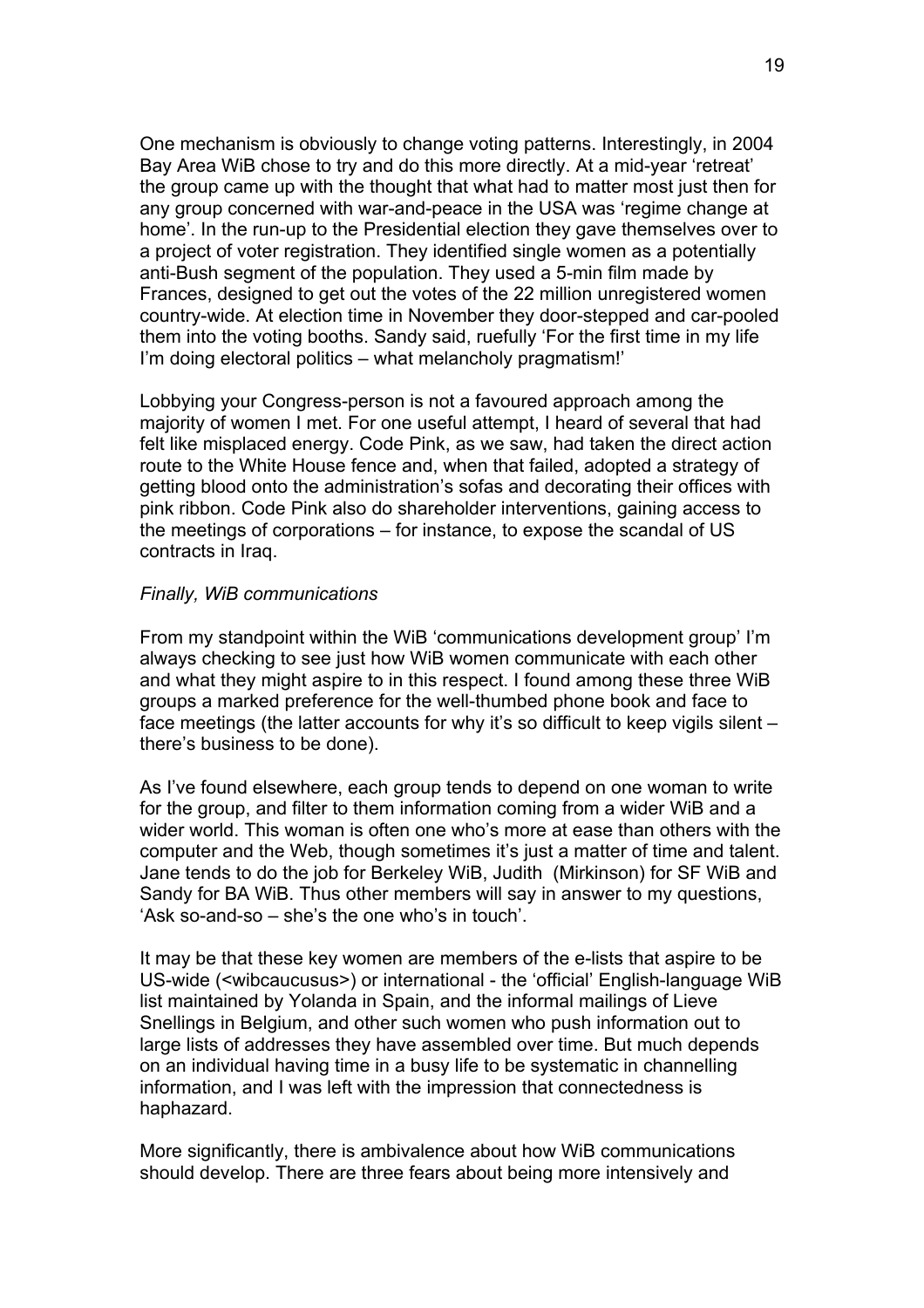widely connected with other WiBs. One is of being drowned in information. In particular, when groups move from a simple 'address list mail-out' approach to a subscriber-based, interactive kind of list, inexperienced users often flood the mail with one-to-one chat, exasperating the remainder and causing some to unsubscribe. A second fear is of becoming too structured. In this respect even the idea of our 'international encounters' worried one woman in Berkeley WiB. 'Does this mean there's a hierarchy? Anarchy works well for us. It's what keeps us going!' The third is that if we learn too much about each other we shall see how much we differ. For instance, when I spoke of disagreements that had riven some WiBs in the USA in the past there was dismay: so we don't all agree?

But set against these worries, most women love the idea of being part of a global network of women called Women in Black, with whom they know they agree on a lot of important things concerning both the content and the style of activism 'for justice, against war' (as our international logo puts it). They value the idea that we may be gaining more capacity for coordinated worldwide actions.

## **Contacts**

This profile is based on a one-week visit to the San Francisco Bay Area during which I was able to have individual or group interviews with the women listed below. The draft of this 'profile' was sent to everyone I interviewed, seeking their comments and amendments. An amended version was returned to them once more to assure that they would feel comfortable to have the finished profile put up on the WiB international website.

In Berkeley Women in Black: Jane Welford was my main correspondent and I had a group interview with her and other members of the group including: Hilda, Jane, Juanita, Marcella, Marina, Mary and Vivian. Group contact address: [wibberkeley@yahoo.com](mailto:wibberkeley@yahoo.com) 

In San Francisco Women in Black: Jennifer Beach was my correspondent and only direct contact. Group contact address: ferbeach@yahoo.com

In Bay Area Women in Black: Penny Rosenwasser was my initial correspondent and I also interviewed Jane Area, Sandy Butler and Frances Reid. Group contact address: [sandbutler@earthlink.net](mailto:sandbutler@earthlink.net)

I also had interviews with: Marcia Freedman; Sarah Anne Minkin; and Terry Greenblatt. Thank you all very, very much for welcoming me and sharing your thoughts.

This document is one of a series of local and regional profiles that will appear on this website in coming months. They are interim products a two-year research project *Women Opposing War: Organization and Strategy in the*